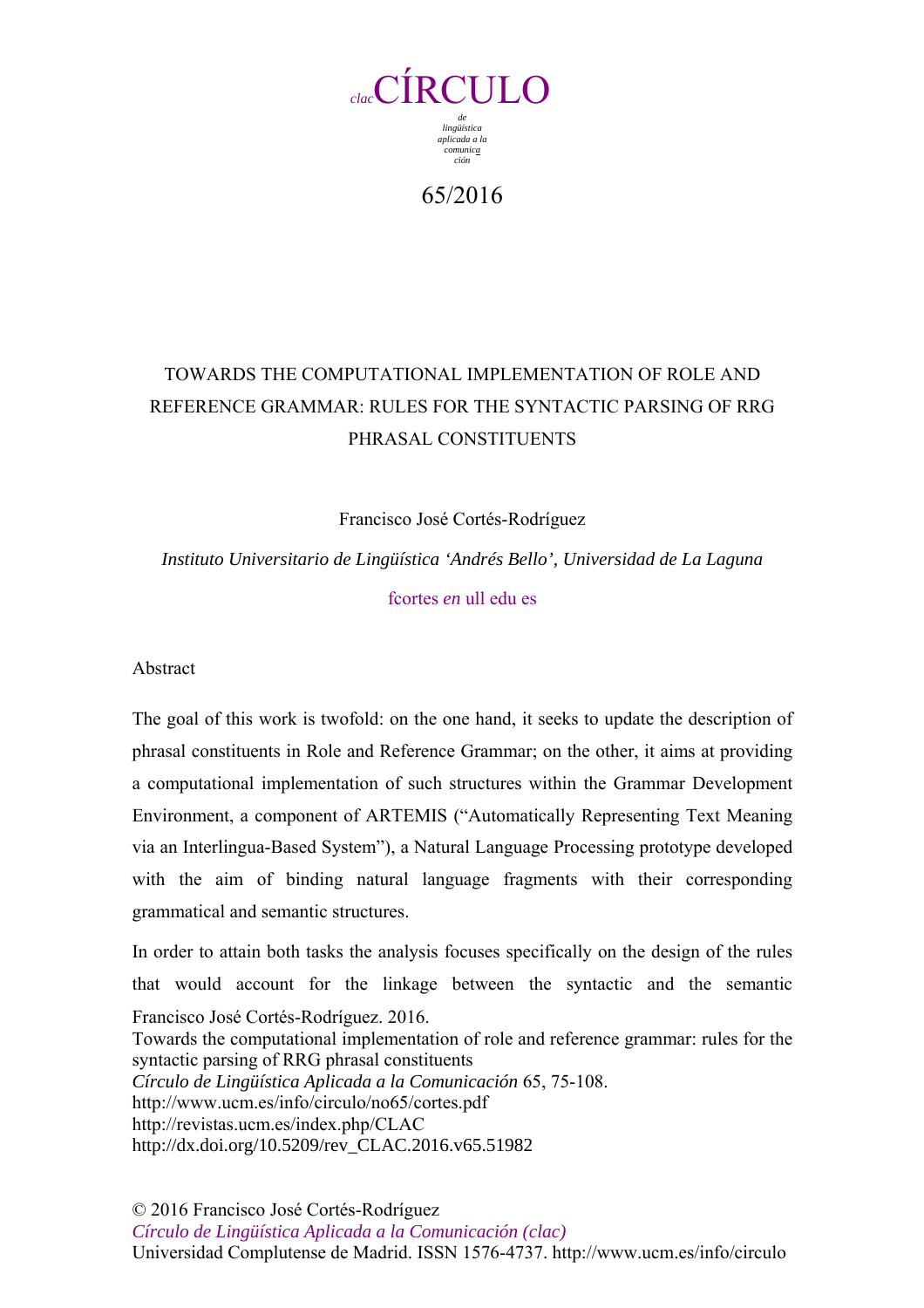<span id="page-1-0"></span>representations of Referential Phrases, as proposed initially in RRG. This proposal involves a reinterpretation of the constituents and operators in the Layered Structure of the RP taking into account that in ARTEMIS the assignment of a syntactic-semantic structure to a given sequence is based on the activation of grammatical rules plus a set of Attribute Value Matrixes related to the grammatical features of the constituents of RPs.

Keywords: Role and Reference Grammar, Referential phrases, ARTEMIS, parsing rules, attribute value matrixes

### **Contents**

[1. Introduction 76](#page-1-0)

[2. Artemis, RRG and FunGramKB 78](#page-3-0)

[3. The scope of analysis: description of grammatical processes and its treatment in RRG 83](#page-8-0)

[4. Rules and AVMs implementation within ARTEMIS 89](#page-14-0)

[5. Conclusion 103](#page-28-0)

[References 104](#page-29-0)

[Appendix: List of Abbreviations 1066](#page-31-0)

1. Introduction

 $\overline{a}$ 

A growing concern for many grammatical models, especially functionally oriented theories, is the development of the conditions to satisfy what may be called the criterion of computational adequacy.<sup>[1](#page-1-1)</sup> In line with this interest, some recent contributions (Guest 2009; Salem, Hensman and Nolan 2008; Diedrichsen 2014) within Role and Reference Grammar (henceforth RRG; Van Valin and LaPolla 1997; Van Valin 2005; Pavey 2010)

<span id="page-1-1"></span><sup>&</sup>lt;sup>1</sup> This work has been developed within the framework of the research project "Desarrollo de plantillas léxicas y de construcciones gramaticales en inglés y español. Aplicación en los sistemas de recuperación de la información en entornos multilingües" (FF12011-29798-C02-02), funded by the Spanish Ministry of Science.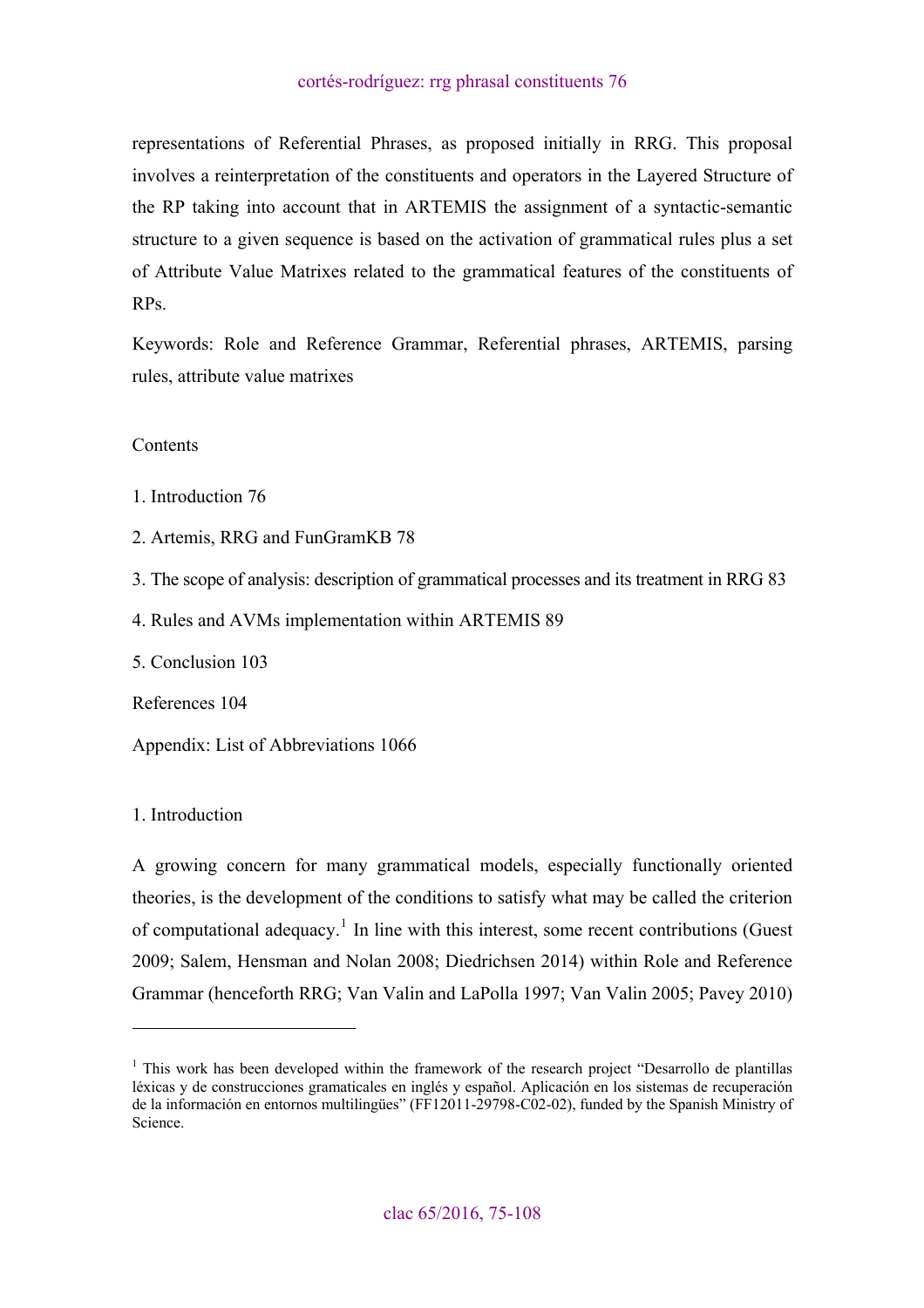have been devoted to the development of this issue. However, it is still a challenge to devise a fully-fledged syntax-semantics interface which is computationally implemented.

Works like Van Valin and Mairal Usón (2013) or Periñán-Pascual (2013, 2014) draw the guidelines of a system of natural language understanding –ARTEMIS- based on the theoretical tenets of this grammar. ARTEMIS ("Automatically Representing Text Meaning via an Interlingua-Based System") has been implemented as a parsing device within FungramKB ('Functional Grammar Knowledge base") for the computational treatment of the syntax and semantics of sentences.

The goal of this work is twofold: on the one hand, it seeks to update the description of phrasal constituents in RRG, taking into account Van Valin's (2008) programmatic proposal, which brings about some significant variations in the interpretation of phrasal constituents as they were originally described in Van Valin and LaPolla (1997) and Van Valin (2005); on the other, it aims at providing a computational implementation of such structures within the Grammar Development Environment (GDE), a component of ARTEMIS whose task is to provide an effective parsing of morphosyntactic structures. Despite the fact that this NLP prototype is based on the theoretical tenets of RRG (Van Valin and Mairal Usón 2013; Periñán-Pascual 2014, Periñán-Pascual and Arcas-Túnez 2014), a reinterpretation of some of the constituents and operators in the Layered Structure of Referential Phrases (henceforth RPs) is necessary in order to comply with the requirements of the syntactic parser, taking into account that in ARTEMIS the assignment of a syntactic-semantic structure to a given sequence is based on the activation of grammatical rules plus a set of Attribute Value Matrixes (AVMs) related to the grammatical features of the constituents of RPs.

The remainder of the paper is organized as follows: Section 2 offers a brief description of the interrelation among RRG, FunGramKB and ARTEMIS highlighting both the points of consensus and the adjustments required for an effective integration of RRG functional syntax into the Grammar Development Environment (GDE) which will perform the parsing operations within ARTEMIS. Section 3 updates the syntactic analysis of phrasal constituents in RRG by fully developing the programmatic proposal put forward in Van Valin (2008), which starts from a radical substitution of the analysis based on formal categories such as NP or AdjP for a functionally oriented description in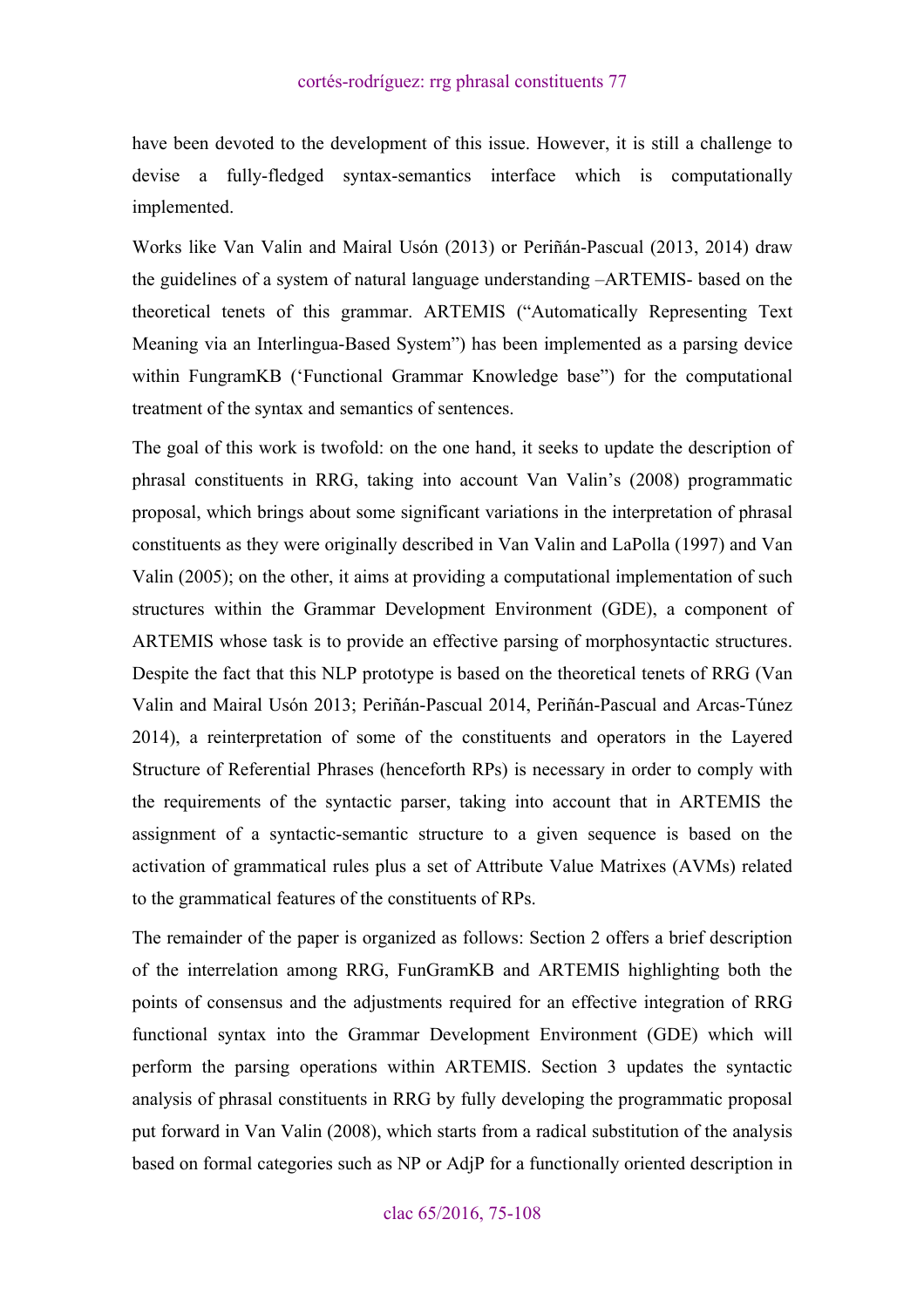<span id="page-3-0"></span>terms of the categories Referential Phrase (RP) and Modifier Phrase (MP). In section 4 a description of the elements necessary for the computational parsing of these new categories within the GDE is proposed. After a conclusion section and the list of references, the paper is rounded off with an appendix including a list of the abbreviations that have been used in the parsing rules proposed and in the AVMs.

# 2. Artemis, RRG and FunGramKB

As stated above, ARTEMIS is an NLP prototype designed primarily for natural language understanding. One crucial differentiating feature with regard to other NLP systems with similar tasks is the fact that ARTEMIS seeks to be linguistically motivated. This involves adopting a linguistic theory, RRG, as a foundational pillar for the construction of the components of the NLP system. Periñán-Pascual (2013: 209) explains some features of RRG that make it suitable for NLP:

- (a) RRG is a model where morphosyntactic structures and grammatical rules are explained in relation to their semantic and communicative functions.
- (b) RRG is a monostratal theory, where the syntactic and semantic components are directly connected through a bidirectional "linking algorithm".
- (c) RRG is a model that makes strong claims to typological adequacy.

However, given the conditions imposed by NLP environments, a direct computational "translation" of RRG's grammatical structures and rules is impossible, and some finetuning becomes necessary. These adjustments involve, on the one hand, resorting to other models that complement RRG in an area where this grammar is still underdeveloped. I am referring to semantic representations; in fact, the contributions within the Lexical Constructional Model (LCM; Ruíz de Mendoza and Mairal Usón 2008; Mairal Usón and Ruíz de Mendoza 2008, 2009) have become significantly relevant to develop a fully-fledged system of semantic representations.

On the other hand, ARTEMIS deploys FunGramKB knowledge base (Periñán-Pascual and Arcas-Túnez 2004, 2005, 2007, 2008, Periñán-Pascual and Mairal Usón 2009, 2010,2011), which in turn also exploits constructional schemata as a system for meaning representation.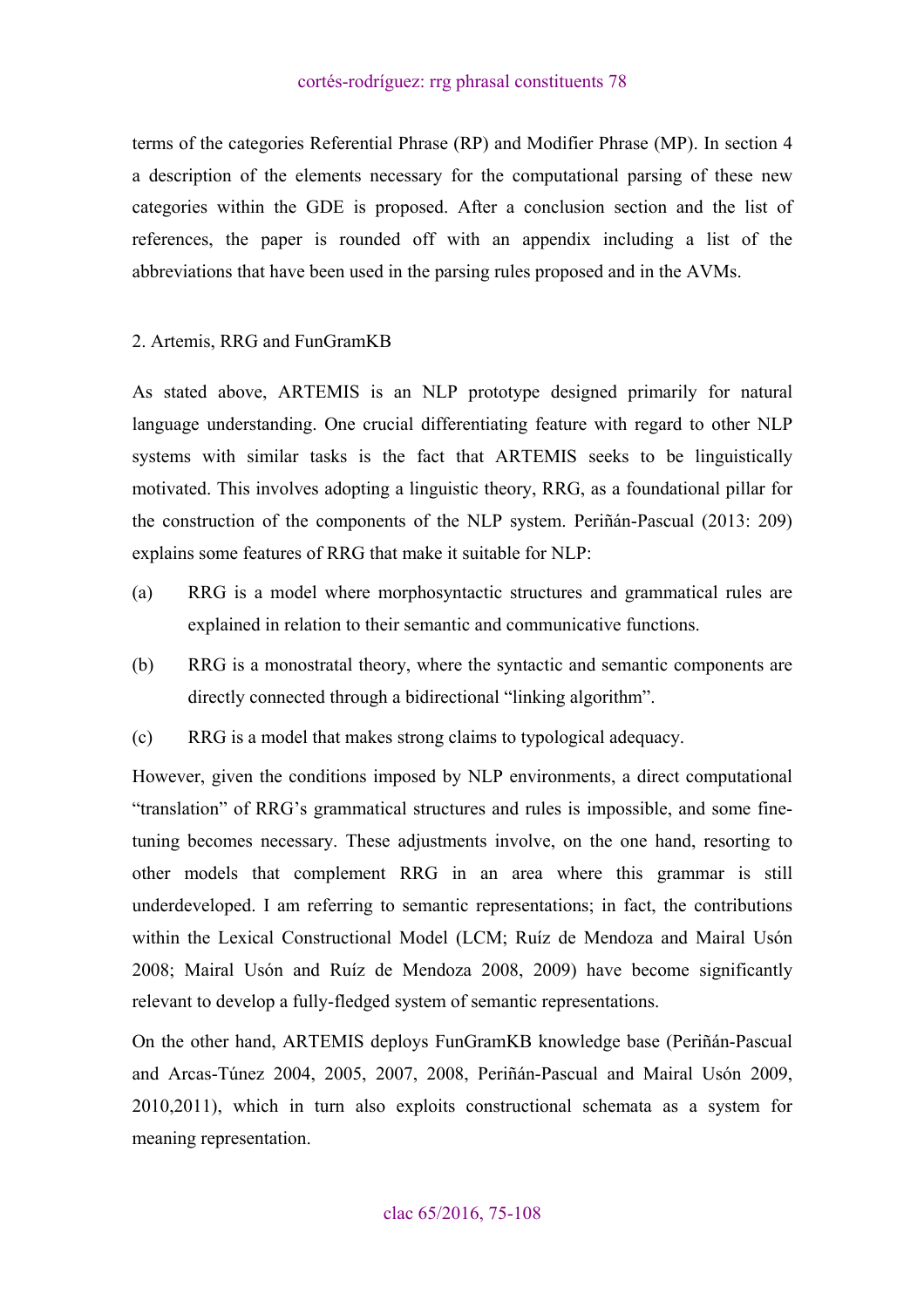FunGramKB includes the following interrelated modules:

- (a) The lexical component, which is language-specific and consists of two submodules: the lexicon (which includes in the format of entries all the linguistic information related to the lexical units) and the morphicon (which deals with all inflectional processes of a language).
- (b) The grammatical level, also language dependent where constructional schemata of a given language are stored. Such schemata are organized according to the 4 layer classification proposed within the LCM.
- (c) The Conceptual component is language independent and stores all deep semantic units and structures into different submodules: the ontology (a hierarchical storehouse for concepts in a human mind), the cognicon (or repository of procedural conceptual schemas or scripts to encode stereotypical actions) and the onomasticon (for real world entities and events).

One pivotal element that binds FunGramKB with RRG and the LCM is the integration of the LCM's constructional templates and RRG's lexical representations (logical structures) into the knowledge base's language-independent formalism for text meaning representation, namely Conceptual Logical Structures (CLS). CLS takes as a backbone for semantic representation the Aktionsart characterization of lexical units as encoded in the Logical Structures of RGG. To show the differences between both types of constructs, Periñán-Pascual (2013: 218) offers the semantic representation of the sentence "The juice froze in the refrigerator" first in its RRG version:

(1)  $\leq_{\text{IF}} \text{DEC} \leq_{\text{INS}} \text{PAST}$   $\langle$  **be-in'** (refrigerator,  $\left[\text{Ido}' \text{ (juice, [freeze' (juice)]})\right]$ CAUSE [BECOME **black'** (juice)]) >>

and next, the corresponding FunGramKB CLS:

(2)  $\leq$ <sub>IF</sub> DECL  $\leq$ Tense past  $\leq$ CONSTR-L1 RESI  $\leq$ CONSTR-L1 INCH AKT ACC +FREEZE\_00 (+JUICE\_00-Referent, +BLACK\_00Result)]  $(+REFRIGERATOR$  00-Location)  $\rangle$  >>>>

There are significant changes between (1) and (2) (Periñán-Pascual 2013: 218-219), among which the most relevant is the substitution of predicates by concepts from FunGramKB's ontology (as are +JUICE 00 and +BLACK 00 in the above example).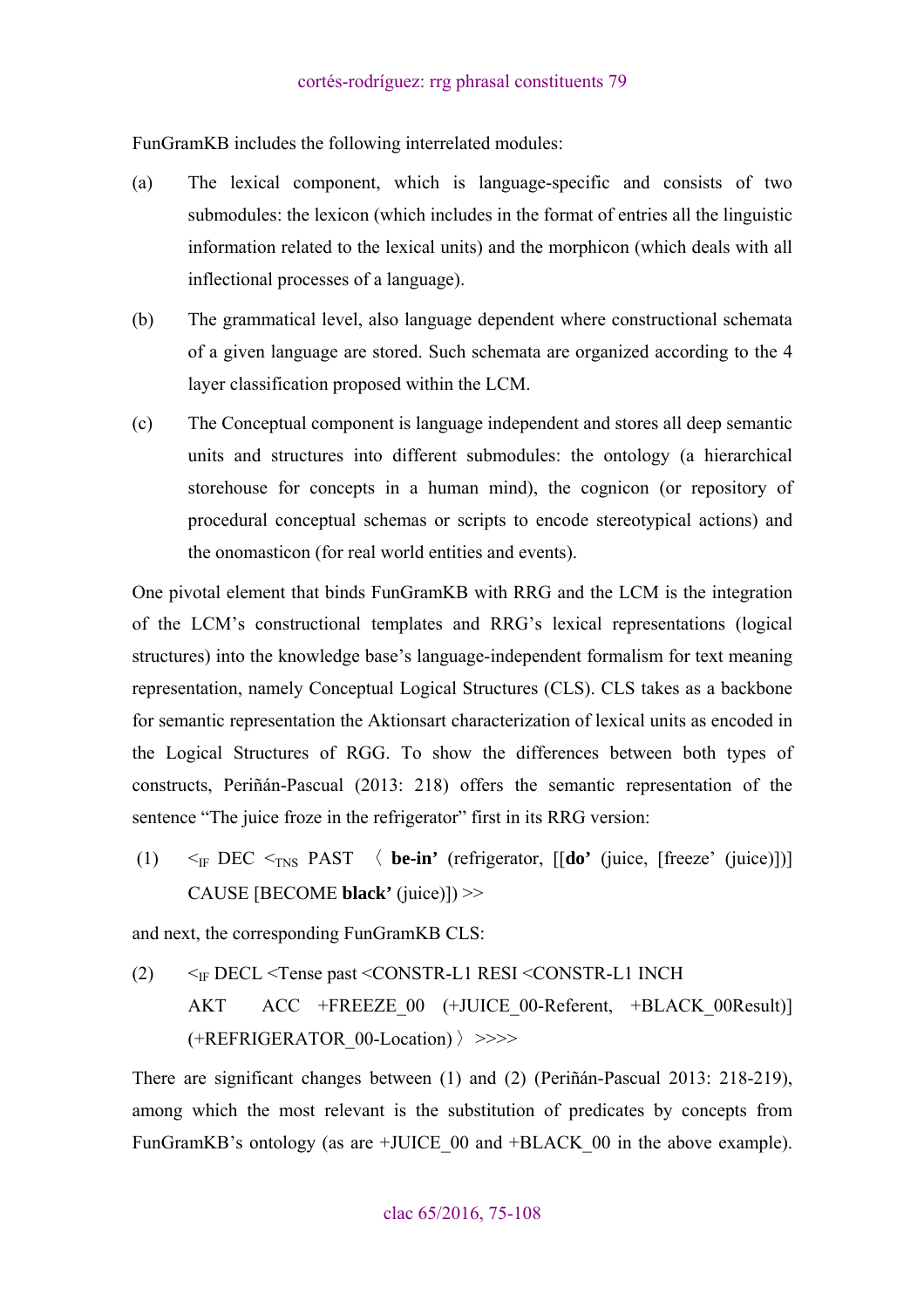Although the CLS brings a heavier conceptual load into semantic representations, it needs still some refining from a computational perspective. In fact, for reasoning purposes it is necessary to model CLS representations into COREL structures<sup>[2](#page-5-0)</sup>. Thus the CLS in (2) is modeled into a COREL scheme of the following type:

(3)  $+(e1: past +FREEZE_00 (x1)Then (x2: +JUICE_00)Referent)$  $(f1: (e2: +BECOME 00 (x2))$ Theme  $(x3: +BLACK 00)$ Attribute))Result (f2: +REFRIGERATOR\_00)Location)

In simple terms, the process involved in understanding a stretch of natural language with the tools that have been described is summarized in the following figure:

> $\rightarrow$  Text  $\rightarrow$  CLS representation  $\rightarrow$  Corel Scheme  $\rightarrow$  Reasoner User

The main goal of ARTEMIS is to deal with all the phases of this process; consequently, it consists of the following modules: The Grammar Development Environment (GDE), the CLS Constructor and the COREL-Scheme Builder. As can be inferred from the previous description of examples (1-3), the two last modules are designed to transfer the shallow semantic representations of sentences into conceptually deeper structures amenable for their processing in different PLN tasks. However, prior to this it is necessary to make an effective computational parsing of the morphosyntactic structure underlying sentences based on the principles of RRG for grammatical descriptions; this is the goal of the GDE.

The analysis carried out in this paper seeks to enrich the information that is required for an effective parsing of the so-called RPs in RRG, and which would become a part of the GDE. So far, the GDE consists of two basic types of theoretical constructs, a set of rules that account for syntactic structures and a library of Attribute-Value Matrixes (AVMs) for grammatical units.

 $\overline{a}$ 

<span id="page-5-0"></span><sup>&</sup>lt;sup>2</sup> COREL (COnceptual REpresentation Language) is an interface language to formalize conceptual knowledge into FunGramKB. For a description of the grammar of this notational language see Periñán Pascual and Mairal Usón (2010).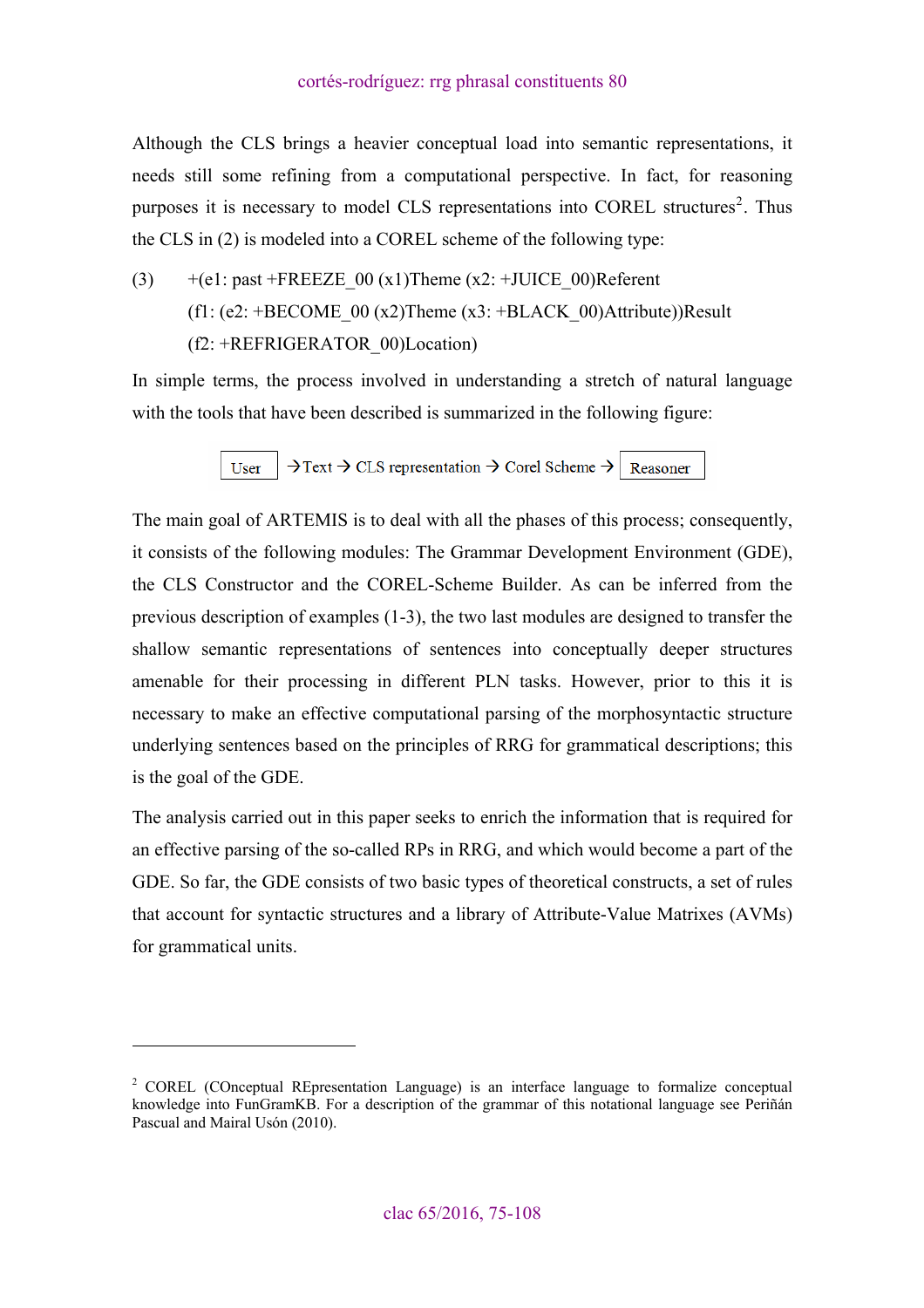Rules can be divided into the following types: (a) syntactic rules whose task to account for the generation/recognition of the underlying Layered Structure of a Clause (LSC); (b) constructional rules which guide the embedding of the structure of argumentpredicate constructions (L1 Constructions in the LCM, such as resultatives, caused motion constructions, etc.) into the enhanced LSC; and (c) lexical rules to tokenize the abstract features encoded in the LSC by resorting to the information stored in the Lexicon and the Ontology of FunGramKB.

It is important to highlight the fact that grammatical constituents in the LSC are not atomic, but they are feature-bearing structures, namely AVMs. Thus, ARTEMIS also pays a tribute to unification approaches (Boas and Sag 2012; Sag, Wasow and Bender 2003) and parsing operations are guided not only by phrase-structures rules but also by constraint-checking operations on the selectional and semantic information encoded in the AVMs. An example of an AVM for the syntactic node CORE which forms part of the Layered Structure of Clauses would be the following<sup>[3](#page-6-0)</sup>:

(4) <Category Type="CORE"> <Attribute ID="Num" /> <Attribute ID="Template" /> <Attribute ID="Tense" /> <Attribute ID="Neg" /> <Attribute ID="Mod" /> </Category>

 $\overline{a}$ 

The inclusion of unification devices in the prototype also leads to a fundamental adjustment of the original RRG syntactic analysis: the so-called operator projection (operators are the grammatical categories such as tense, mood, aspect, etc. which modify the layers of the clause) is overridden mainly by the AVMs, where the grammatical features that modify the different categories are lodged. Thus, the original syntactic pattern (including constituent and operator projections) for simple clauses in RRG:

<span id="page-6-0"></span><sup>&</sup>lt;sup>3</sup> AVMs are encoded in XML format, similar to that of other platforms for the analysis of human language data, as is NLTK (Natural Language Toolkit; Bird, Loper and Klein 2009). See the next section, for a detailed explanation of the information encoded in this AVM.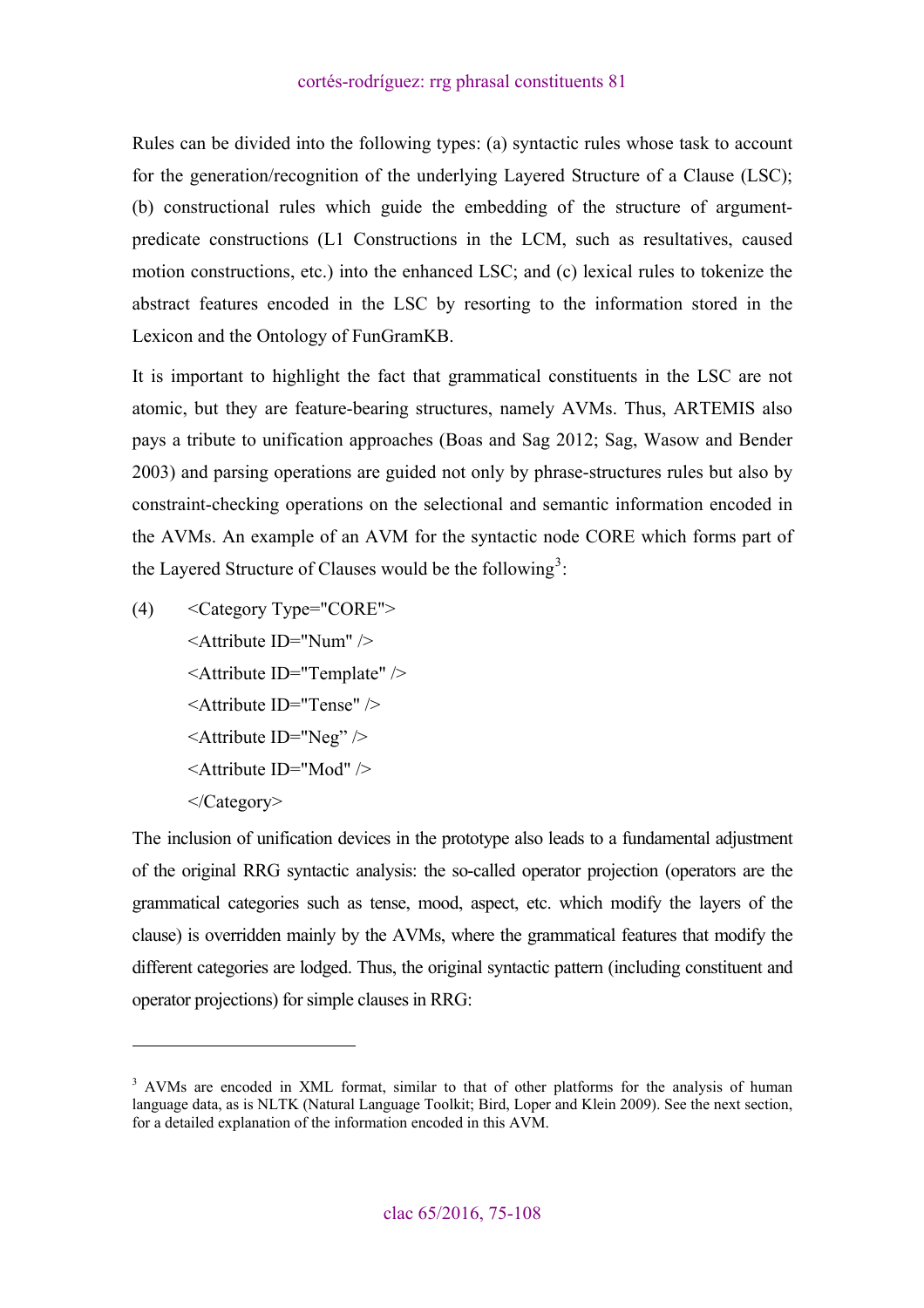

will look differently once the operator projection is substituted by feature-bearing nodes in the constituent projection, as partially reflected in the tree diagram in  $(6)^4$  $(6)^4$ .



<span id="page-7-0"></span><sup>&</sup>lt;sup>4</sup> The diagram is obviously incomplete, since neither all the nodes are endowed with their corresponding AVMs nor the AVMs which are represented include all its possible attributes; they just represent some of the 'prototype syntactic rules' for clauses proposed as preliminary within ARTEMIS (the so-called 'version 1.0' rules). Further research on sentences and other syntactic structures is necessary to fully develop the set of necessary rules within the GDE.

 $\overline{a}$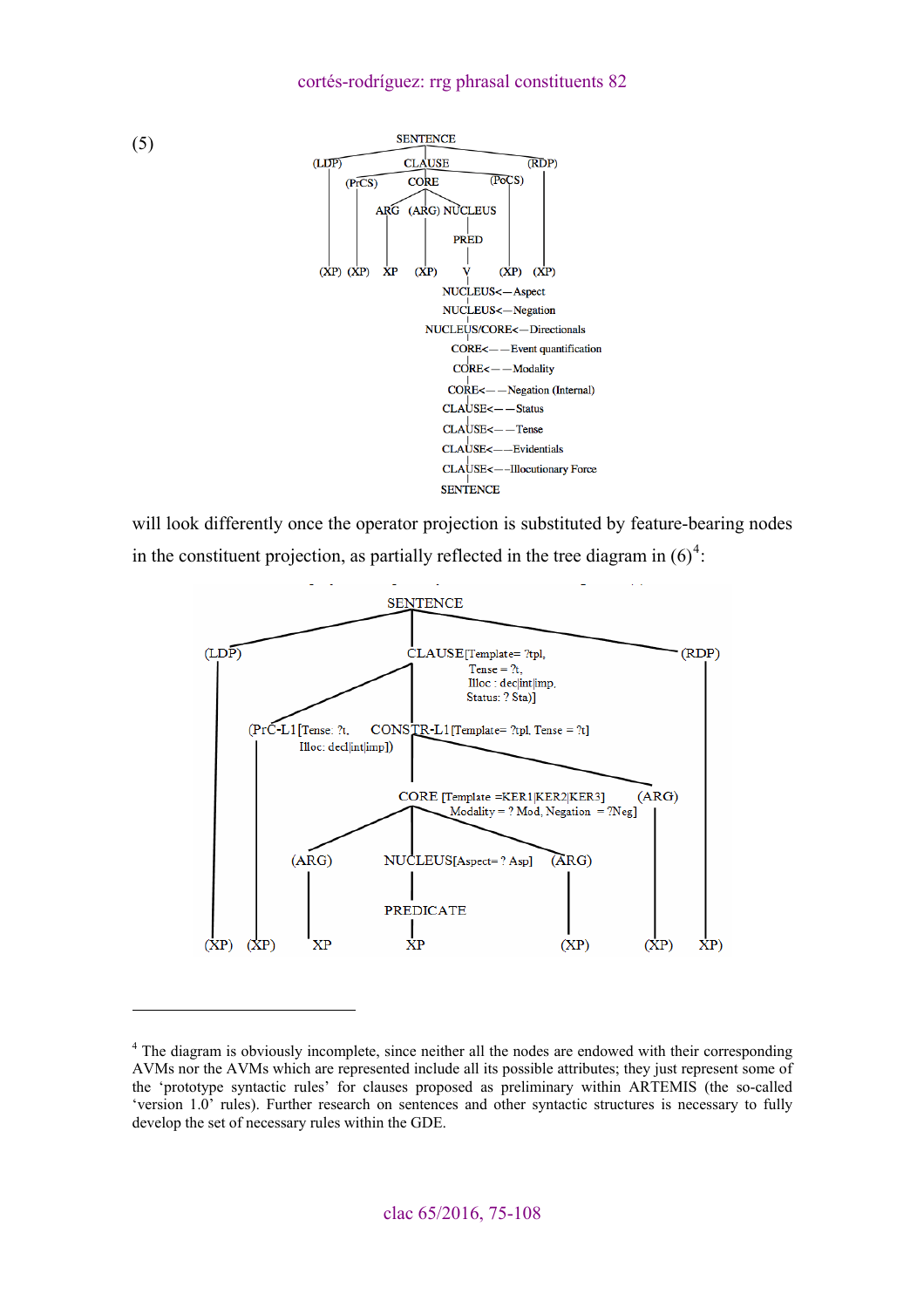<span id="page-8-0"></span>3. The scope of analysis: description of grammatical processes and its treatment in RRG

Van Valin (2008) introduces some important variations in the interpretation of RRG syntactic categories as originally described in both Van Valin and LaPolla (1997) and Van Valin (2005). Such changes are based on the assumption that the most significant syntactic categories are not projections of a lexical head, but projections of the functional status of constituents within the clause. This is already captured in the grammatical components of clauses in RRG, as evidenced by the existence of categories such as Nucleus (NUC), CORE and Periphery (PER). However, at the level of phrasal categories there was still a certain inconsistency, as labels such as NP or AdjP are not functionally motivated. Thence two types of constituents are proposed to account for a functional and typologically valid treatment of such lexical projections<sup>[5](#page-8-1)</sup>: Referential Phrases (RPs) and Modifier Phrases (MPs). From this it follows that the description provided in Van Valin and LaPolla (1997: 52-67) and Van Valin (2005: 21-30) for NPs must be adapted now to RPs, and that the layered structure assigned to NPs is now attributable to RPs with the necessary adaptations. The remainder of this section will then offer a description of what we may call the Layered Structure of Referential Phrases (LSRP), and which will replace Van Valin and LaPolla's (1997) and Van Valin's (2005) Layered Structure of Noun Phrases.

The fact that RPs are described in terms of a layered structure in RRG is due to their remarkable structural equivalence with clauses. The most striking similarity is that nouns (and adjectives) can take arguments, as verbs in clauses do. This is especially relevant in the case of derived nominals as in *the destruction of the city by the earthquake* and of the relational nouns like *friend* or *relative*, commonly followed by PPs introduced by *of* which can be considered as their direct arguments, following Nunes (1993). It is important to highlight that, in accordance with Van Valin (2008: 167) the parallelism between RPs and clauses increases because the former need not be endocentric categories; i.e. there is no restriction for RPs to be headed exclusively by any specific lexical category. The same as there is a strong tendency, but not an absolute correlation, for verbs to be the nuclei of clauses, there is a strong tendency for nouns to be the nuclei of RPs, but it is not always the

 $\overline{a}$ 

<span id="page-8-1"></span><sup>&</sup>lt;sup>5</sup> With regard to the typological aspects, Van Valin (2008) also proves the fact that there are no universally valid typological categories beyond the fundamental categories of noun and verb. Furthermore, not all languages align consistently morpholexical categories with functional distinctions. For example, in Nootka (cf. Van Valin 163-164) it is feasible to align nouns with a predicational function and verbs with a referring function, as happens in the Nootka sentence in example (7).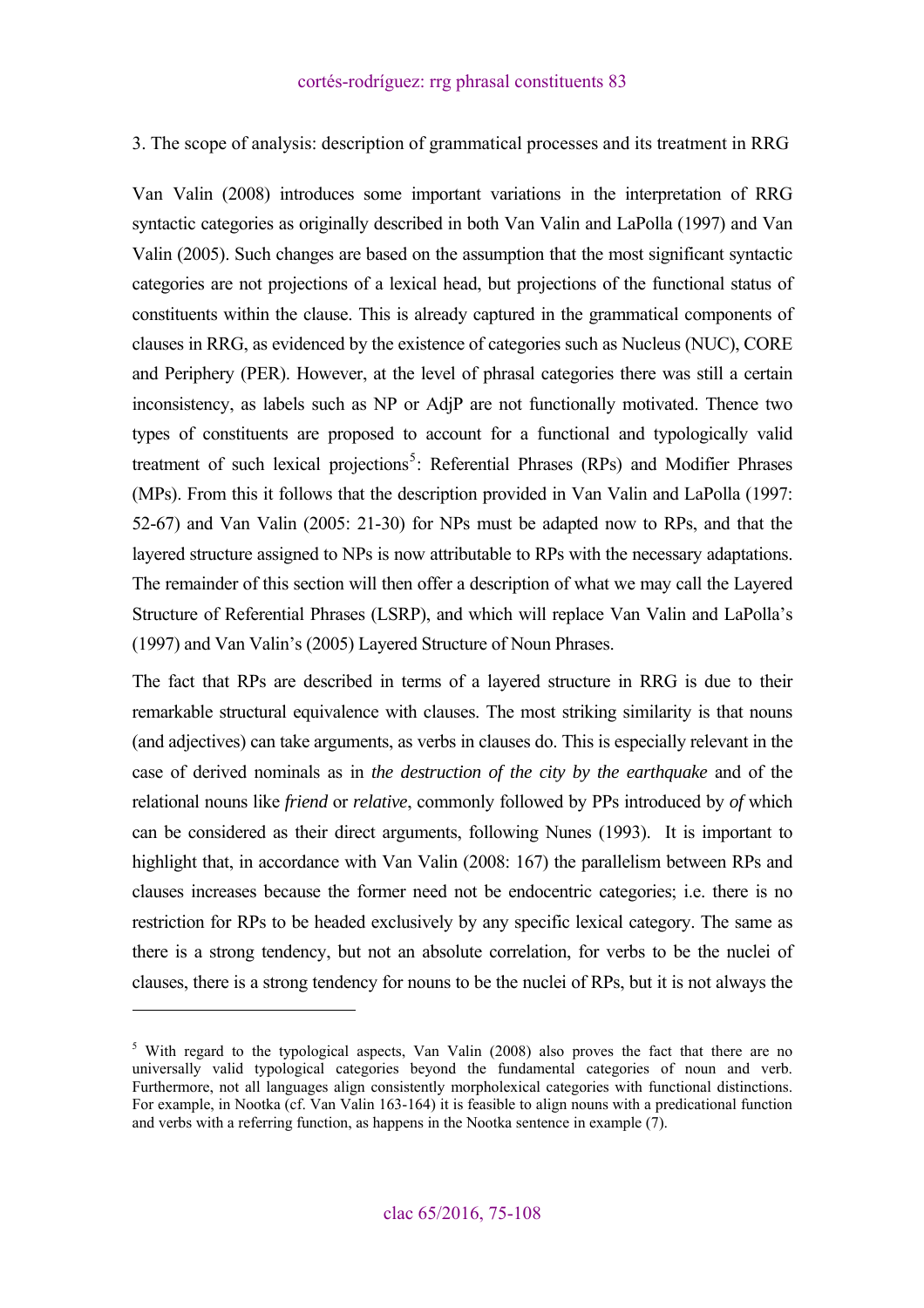case that there is a nominal nucleus. Van Valin (2008: 163-164) offers examples from different languages, as are Tagalog and Nootka:

(7) Qo:as-ma waa:k-i (Nootka) Man-3SGPRES go-the ('the one going is a man')

In this sentence, a verb is used as an argument and a noun is used as a predicate. Similar cases are found in languages which are more familiar to us, as is the case of German (Van Valin 2008: 167)

(8) Der Lange ist eingeschalafen The.M.Sg.NOM tall be.3SGPRES fall asleep.PASTPART ('The tall one has fallen asleep')

Or even Spanish:

 $\overline{a}$ 

(9) Los ricos también lloran The.M.Pl. rich.M.Pl. also cry ('The rich also cry')

A preliminary general scheme of the LSRP is given in the following figure<sup>[6](#page-9-0)</sup>:



Figure 1: The Layered Structure of Relational Phrases

<span id="page-9-0"></span> $6$  NASP = Nominal aspect; NUM = Number; QNT = Quantification; NEG = Negation; DEF = Definiteness; DEIC = Deixis.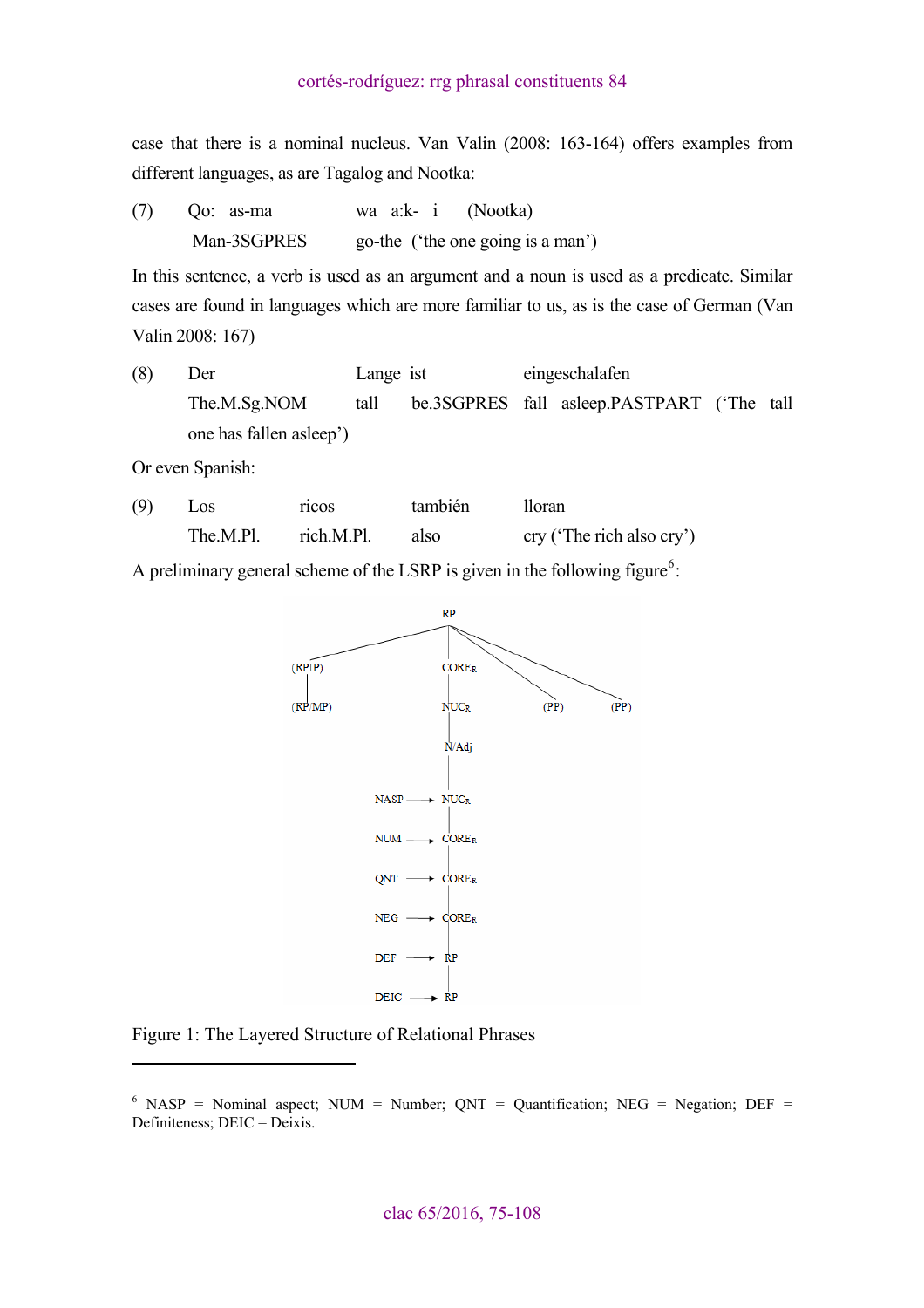The following examples have been borrowed from Van Valin (2005: 25) and adapted to the new format of analysis in RRG:

(10) The three big bridges



(11) The construction of the bridge by the company in New York City

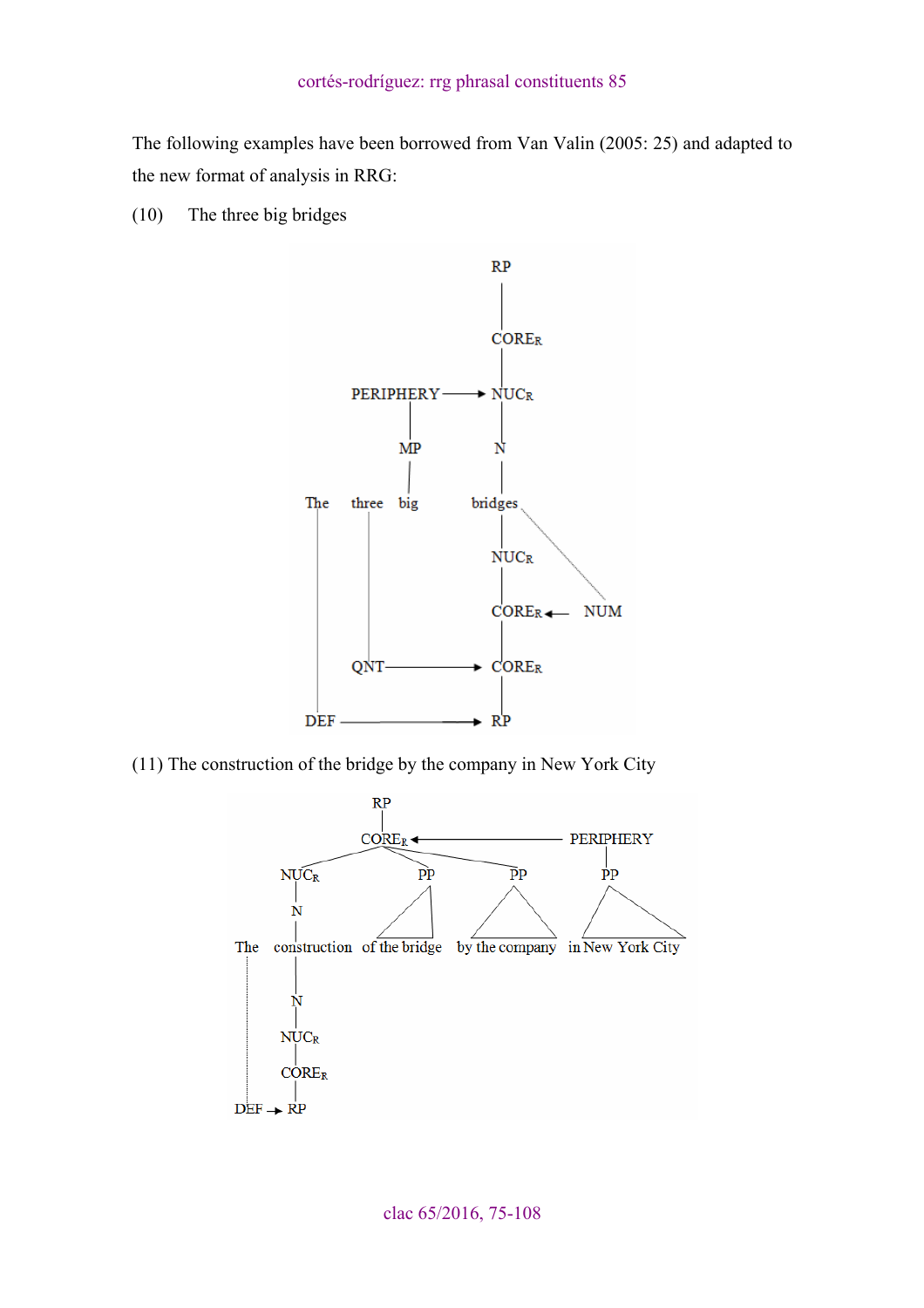Figure 1 shows that each of the layers in RPs can be modified by different operators. The whole set of operators in the LSRP is given in the following table (adapted from Van Valin 2005: 24):

Nuclear Operators

 Nominal aspect (count-mass distinction, classifiers in classifier language) Core Operators Number

Quantification (quantifiers)

Negation

RP Operators

Definiteness

Deixis

Table 1- Operators in the LSRP

 $\overline{a}$ 

As in the case of clauses, the ordering of operators is constrained and responds iconically to their respective scopes (cf. Rijkhoff 1990, 1992); there is also a periphery for each layer, as happens in clauses as well. The nuclear periphery would host restrictive MPs and restrictive relative clauses<sup>[7](#page-11-0)</sup>:

(12) My *dear old wood* hammer *that never lets me down*

The core periphery would include setting PPs and MPs as *in New York City* in example (11) above, and non-restrictive modifiers (relative clauses and appositional phrases) will occupy the RPs periphery as is the RP *a cupcake expert* in *Rebeca*, *a cupcake expert*. Example (11) also reveals that PPs can occupy two different positions within the LSRP, since they can be function within the CORE as a kind of exocentric RP, behaving as an argument of the NUC; or they can be treated as peripheral elements, thus having a predicative setting function.

<span id="page-11-0"></span> $<sup>7</sup>$  AdjPs are probably the category that has undergone the most significant re-analysis in RRG; initially</sup> they were considered nuclear operators, then in Van Valin (2005) were integrated in the constituent projection of NPs as peripheral modifiers in order to provide them with a status similar to the rest of lexical categories, and finally Van Valin (2008) aligned them as MPs together with adverbial phrases.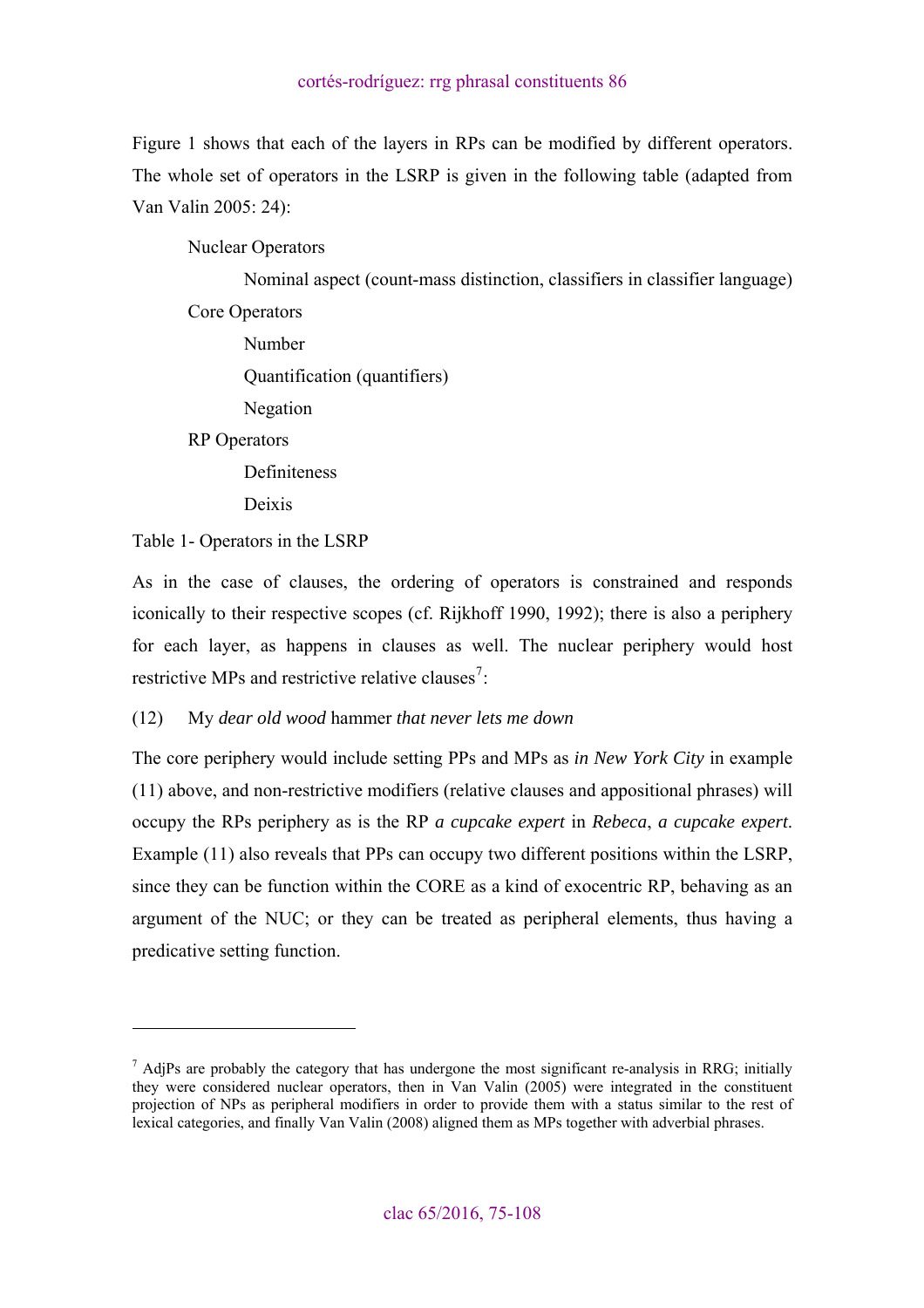Nunes (1993) shows that NPs have one direct core argument, which is marked by the preposition *of.* Therefore, *of* is non-predicative in these structures and it is semantically empty; this is proved by the fact that it occurs with a whole range of semantic functions, as in the following examples (Van Valin and LaPolla 1997: 55):

| (12) | The attack of the killer bees | Agent     |
|------|-------------------------------|-----------|
| (13) | The gift of a new car         | Theme     |
| (14) | The destruction of the city   | Patient   |
| (15) | The leg of the table          | Possessor |
| (16) | The resupplying of the troops | Recipient |

On the other hand, predicative prepositions have semantic content, as the rest of predicates. Examples (27) and (28) in Section 4 show the different structural configuration of predicative and non-predicative PPs.

With regard to Modifier Phrases (MPs), they also have an internal layered structure. Van Valin (2008: 172) gives two reasons to support this: firstly, there are languages with MPs that have as a nucleus an Adjective that takes a core argument. Van Valin (2008: 172) mentions German as one of these languages (e.g. *der auf seinen Sohn stolze Vater* 'the of his son proud father'), and states that English does not allow such type of structures (*\*the proud of his son father*); however, this impossibility occurs only in the case of attributive adjectival MPs, but it is possible to have MPs with a core argument if they appear within an RP in a post nuclear position; for example: *a speech redolent of old-aged morality*. Secondly, the modifiers in MPs can themselves be modified; this involves that the MP must make room for a periphery to house the modifying MP; e.g. *a very brightly debated proposal*.

There is an especially relevant slot in RPs, the so-called 'RP Initial Position' (RPIP) that exhibits features similar to those of both the detached (f.i. it allows Genitive MPs as in *Today's class*) and the precore slot positions of clauses (wh-words can also occupy this position, as in *which evening dress*) [8](#page-12-0) . The RPIP plays a role both in the constituent and

 $\overline{a}$ 

<span id="page-12-0"></span><sup>8</sup> There is also an RP Final position, which is relevant for other languages; for example in the RP *Wówapi ki lé* 'book the this' from Lakhota the demonstrative is in RPFP. Something similar occurs to the article in Mparntwe Arrenrnte, as in *kngwelye nhenhe re* 'dog this 3SGDEF'.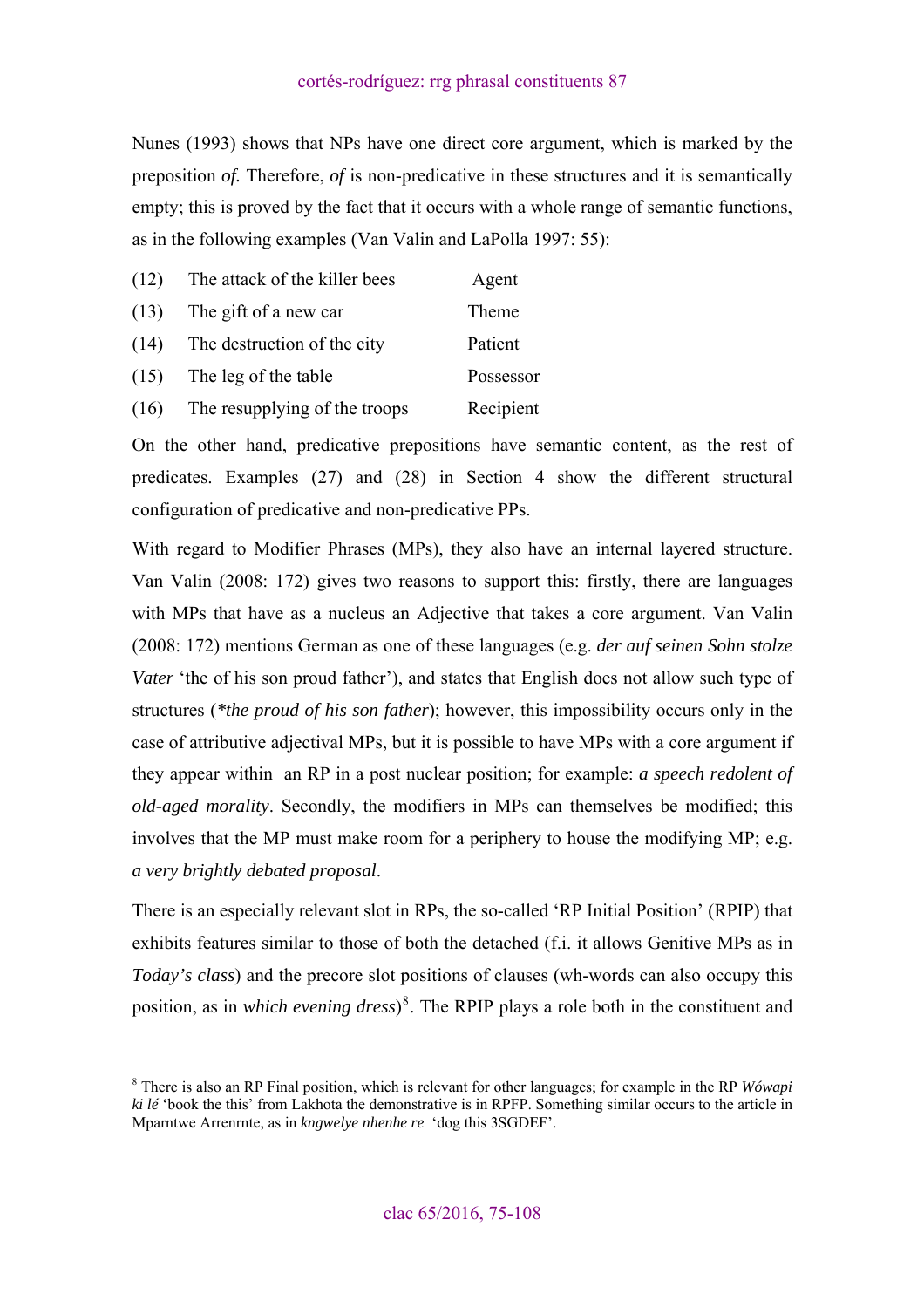the operator projections in English as it is the place where the definiteness operators are located:

(17) The company's construction of the bridge by the company in New York City (adapted from Van Valin 2005: 27)



English possessive and demonstrative modifiers also occupy this position; however, their equivalent pronouns would function as RPs on their own and they do not have a layered structure, as happens with the rest of pronouns and proper nouns (cf. Van Valin and LaPolla 1997: 56). Compare the following (adapted from Van Valin and LaPolla 1997: 62):

(18)

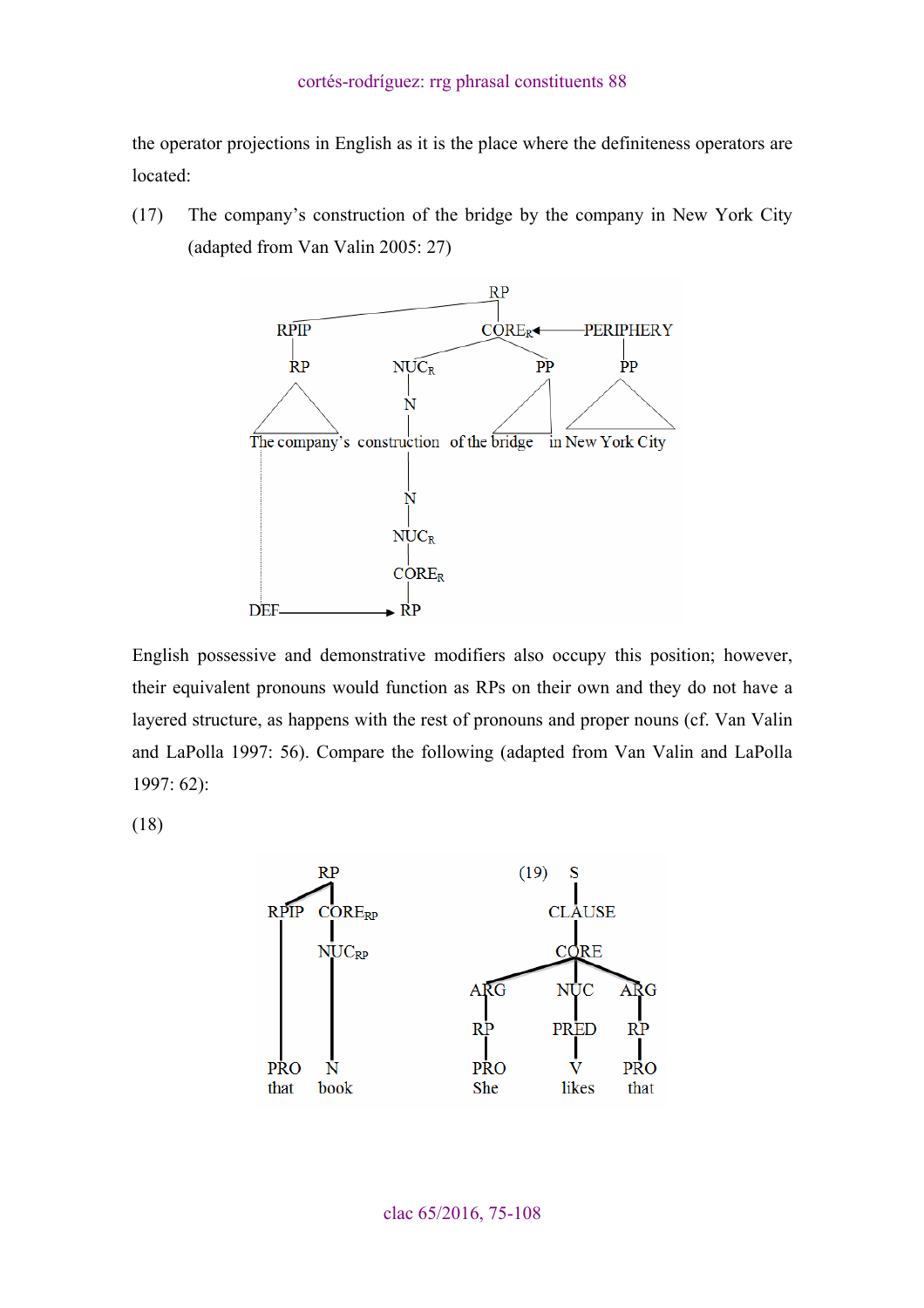# <span id="page-14-0"></span>4. Rules and AVMs implementation within ARTEMIS

In its present state of development, still as a proof-of-concept NLP system, ARTEMIS needs a fully-fledged development of many specific syntactic rules and AVMs to satisfy the system for grammatical analysis based on RRG. This is especially true in the case of phrasal structures: whereas the rules for the analysis of constituents at clause level is already partially based on the layered structure of the clause, as evidenced by the existence of nodes such as CORE, PER o NUC, $9$  the internal structure of phrasal constituents does not contemplate the way they are analyzed in RRG. In this section I will provide a first attempt at developing the syntactic rules and the AVMs necessary for this NLP prototype to analyze phrasal constituents in compliance with RRG's conception.

The first changes to be introduced will affect the overall structure of the clause, as I intend to further integrate the RRG syntactic perspective into ARTEMIS. Thus, the initial rules in version  $1.0^{10}$  $1.0^{10}$  $1.0^{10}$ :

 $S \geq CL$  $CL[Tense=?t, Template=?tpl] \rightarrow CONSTR-L1[Tense=?t, Template=?tpl] ||$ CONSTR-L1[Tense=?t, Template=?tpl] PER

will be replaced by the following ones

 $\overline{a}$ 

 $S \longrightarrow CL$ || LDP CL|| CL RDP

This new rule introduces the node tags LDP and RDP, to account for the positions of detached constituents, which are clause external but sentence internal elements.

CL  $[Template = ?tol$ , Tense =  $?t$ , **Illoc : declintation, Status: ? Sta**) -> CONSTR-L1<sup>[Template= ?tpl, Tense = ?t] ||</sup> CONSTR-L1<sup>[Template= ?tpl, Tense]</sup>  $=$  ?t] PER  $\parallel$  **AUX** [Tense: ?t. Illoc: intlimp] CONSTR-L1[Template= ?tpl. Tense  $= ?t$ ] || AUX [Tense: ?t, Illoc: int|imp]-L1[Template= ?tpl, Tense = ?t] PER ||

<span id="page-14-1"></span><sup>&</sup>lt;sup>9</sup> However, the same does not hold either for the structures above the clause and below the sentence (note that there isn`t any rule to account for precore positions or detached constituents).

<span id="page-14-2"></span> $10$  As mentioned in note 3, version 1.0 rules in ARTEMIS are only a kind of 'toy grammar' and, therefore, they are still susceptible to significant modifications, as further extensive research is required to develop it as a fully-fledged parser.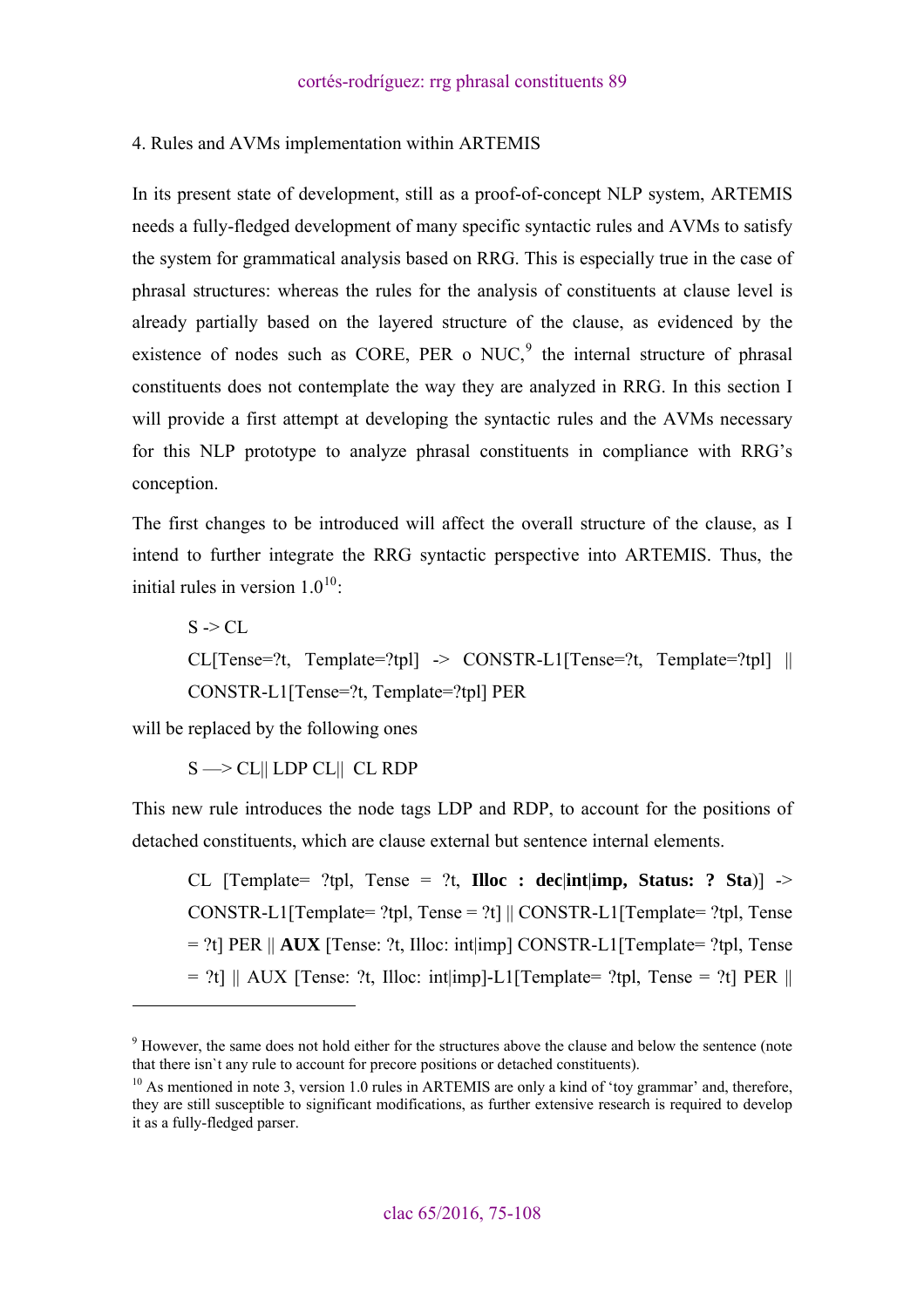**PreC-L1** AUX [Tense: ?t, Illoc: decl|int|imp] CONSTR-L1[Template= ?tpl, Tense = ?t] || **PreC-L1** AUX [Tense: ? t, Illoc: int|imp] CONSTR-L1[Template= ?tpl, Tense = ?t]  $PER$ 

The rule that expands the CL node also contemplates the introduction of two nodes, namely AUX (for auxiliary verbs) and PreC-L1. They are necessary to account for those cases in which there is a clause initial auxiliary verb that in turn can be preceded by a constituent in a clause initial position. In the original RRG analysis this is described as a PreCore slot, and it is the place typically occupied by question words in languages in which they do not appear in situ, and also by fronted constituents as in *To this list a thousand more complaints could be added*. However, since the node CONSTR-L1 has been introduced to account for the embedding of predicate-argument constructions from the (L1-Constructicon), it seems more adequate to re-analyze the Precore as a PREC-L1; this will allow us to account for the constituents that appear in that position and which are introduced in the LCS by means of constructional rules, as in the following examples:

- (20) *For whom* did you buy the cake? (Beneficiary RP in PreC-L1 subsumed in the CLS from a Beneficiary L1 Construction)
- (21) *Where* did the cork float into? (Interrogative PRO constituent introduced by the L1 CMOT Construction into the CLS)

AUX in initial position helps to explain the structure of yes/no questions and imperative clauses (*Do come here! Don't talk*!)<sup>[11](#page-15-0)</sup>. This is the reason why the value 'decl' for the Illocutionary force attribute is not available in the AVM of the node AUX.

Another interesting variation affects the Attributes associated to the different nodes involved in the previous rules. This must be done in order to capture the whole range of operators that affect the different layers in syntactic representations. For example, the CL node will now have the following AVM:

 $\overline{a}$ 

<span id="page-15-0"></span><sup>&</sup>lt;sup>11</sup> For a detailed description of the role of AUX items in the GDE, cf. Díaz Galán and Fumero Pérez (2015), which also offers a first description of some rules and AVMs for the syntactic parsing within ARTEMIS of clause-level grammatical operations involving do-auxiliary insertion.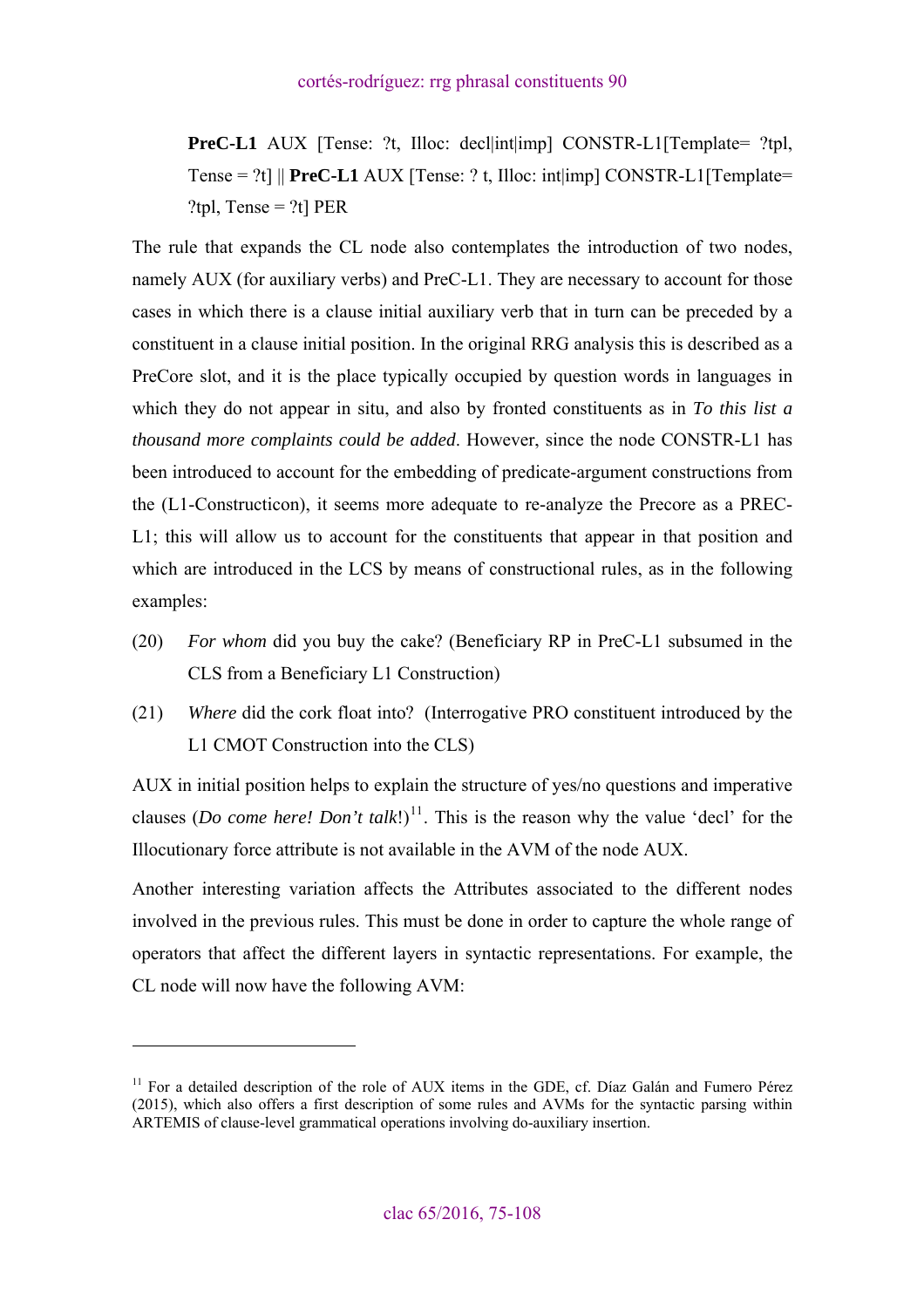```
<Category Type="CL"> 
        <Attribute ID="Illoc" /> 
       <Attribute ID="Status" /> 
       <Attribute ID="Template" /> 
        <Attribute ID="Tense" />
```
</Category>

And the attributes "Status" and "Illocutionary Force" would have the following AVMs:

<Attribute ID="Status " obl="\*" num="1">

<Value>?sta</Value>

<Value>possibility</Value>

<Value>certainty </Value>

<Value>inference </Value>

</Attribute>

```
<Attribute ID="Illoc " obl="*" num="1"> 
        <Value>?illoc</Value> 
        <Value Tag="declarative" >dec< /Value> 
        <Value Tag="interrogative" >int< /Value> 
        <Value Tag="imperative" >imp< /Value> 
</Attribute>
```
The following significant changes to be introduced in ARTEMIS repository of syntactic rules would be the substitution of the node tags for the categorial phrases NP, AdvP and AdjP AVMS for the corresponding RP and MP tags; this would account for the 'external syntax' of RPs and MPs. These changes affect the so-called "argumental", "nuclear" and "peripheral" levels (levels 4, 3 and 2 in version 1.0). Strictly speaking, the nodes ARG and ADJUNCT are no longer used in the latest version of RRG, but the analysis of their usefulness in ARTEMIS lies beyond the scope of this paper. Suffice by now to consider that their preservation helps to keep separate the AVMs for these constituents and their corresponding attributes as members of the clause (i.e. the kind of thematic role they fulfill) from those pertaining to their internal configuration at phrase level (as is for example the definiteness of RPs). In keeping with this line of reasoning, the attribute of number has been erased from the AVMs of ARGs and ADJUNCTs.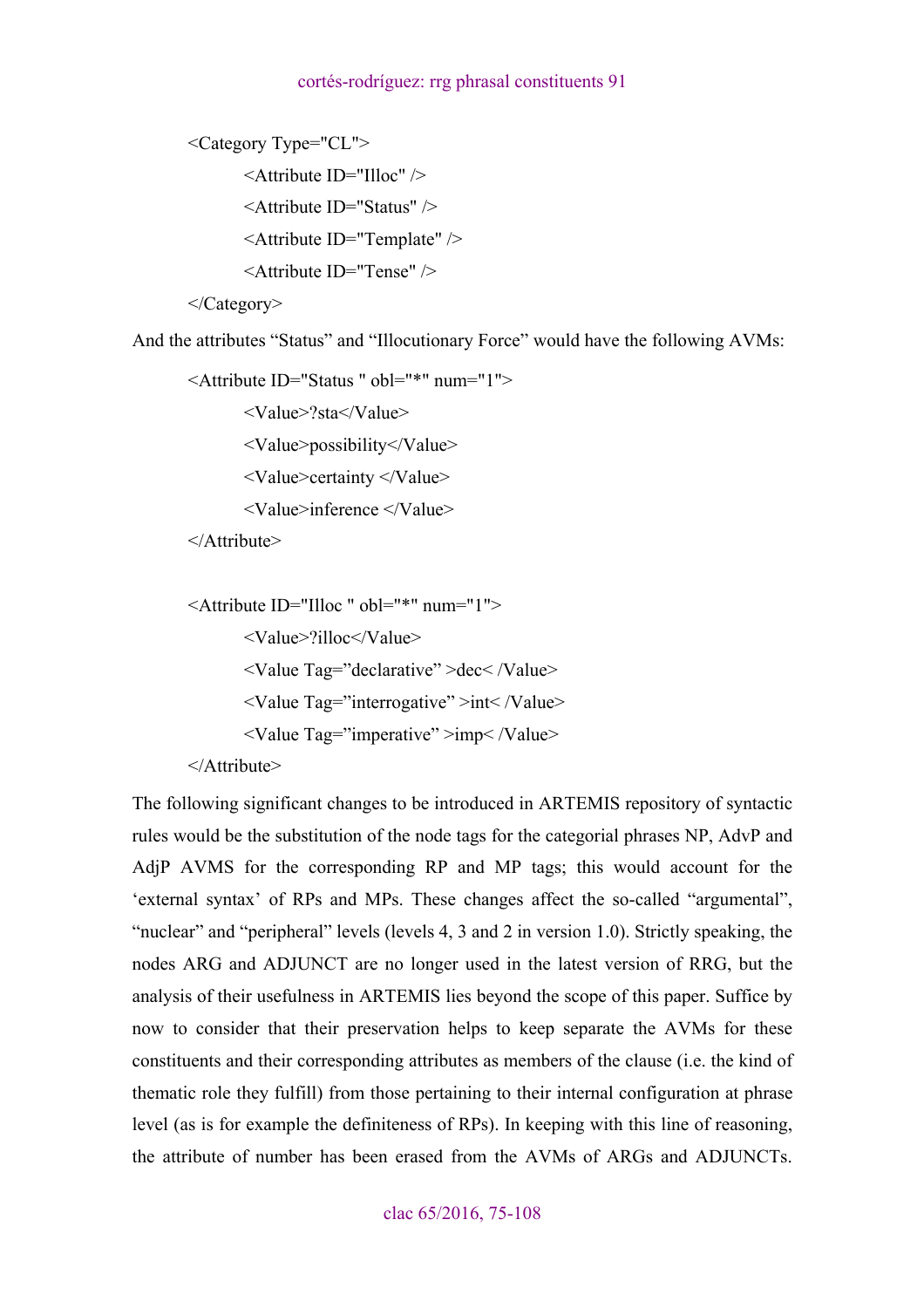Another issue to be considered in further analyses is the (in)adequacy of including an Argument-Adjunct (AAJ) node tag, a type of constituent proposed almost exclusively by RRG. This is the case of Instrument constituents form the Instrument-as-Subject Construction which are embedded in the CLS by the constructional rules in ARTEMIS, and it would affect –among others- the rule:

ARG[Var=w, Phrase=RP, Num=?n, Role=Instrument, Template=INST]-> RP[…]

Again, this issue also is beyond the scope of our study.

These changes are reflected in the following set of rules existing in the prototype proposal in ARTEMIS:

#Level 4: Argument Level ARG[Var=x, Role=Agent|Theme, Template=KER1|KER2] -> **RP** ARG[Var=y, Role=Theme|Referent|Location|Goal, Template=INCH|KER2| MIDD|RESI] -> **RP** ARG[Var=y, Phrase=RP, Role=Goal|Instrument, Template=INST] -> **RP** ARG[Var=y, Phrase=PP, Prep=?p, Role=Theme|Referent|Location|Goal,  $Template=KER2$ ] ->  $PP[Prep=?p]$ ARG[Var=w, Role=Instrument, Template=INST] -> **RP** ARG[Var=w, , Role=Manner, Template=MIDD] -> **MP** ARG[Var=w, , Role=Goal, Template=CMOT] -> PP[Prep=?p] ARG[Var=w, Role=Instrument, Template=INST] -> PP[Prep=?p]

```
#Level 3: Nuclear Level 
NUC[Tense=?t, Num=?n, Template=?tpl] -> PRED[Tense=?t, Num=?n,
Template=?tpl] 
PRED[Tense=?t, Num=?n, Template=?tpl] -> VERB[Tense=?t, Num=?n,
Template=?tpl] 
NUC-S[Role=Result, Template=RESI|RESU] -> PRED-S[Phrase=MP] 
NUC-S[Prep=?p, Role=Result, Template=RESI|RESU] -> PRED-S[Phrase=PP, 
Prep=?p]
PRED-S-> MP
PRED-S[Prep=?p] -> PP[Prep=?p]
```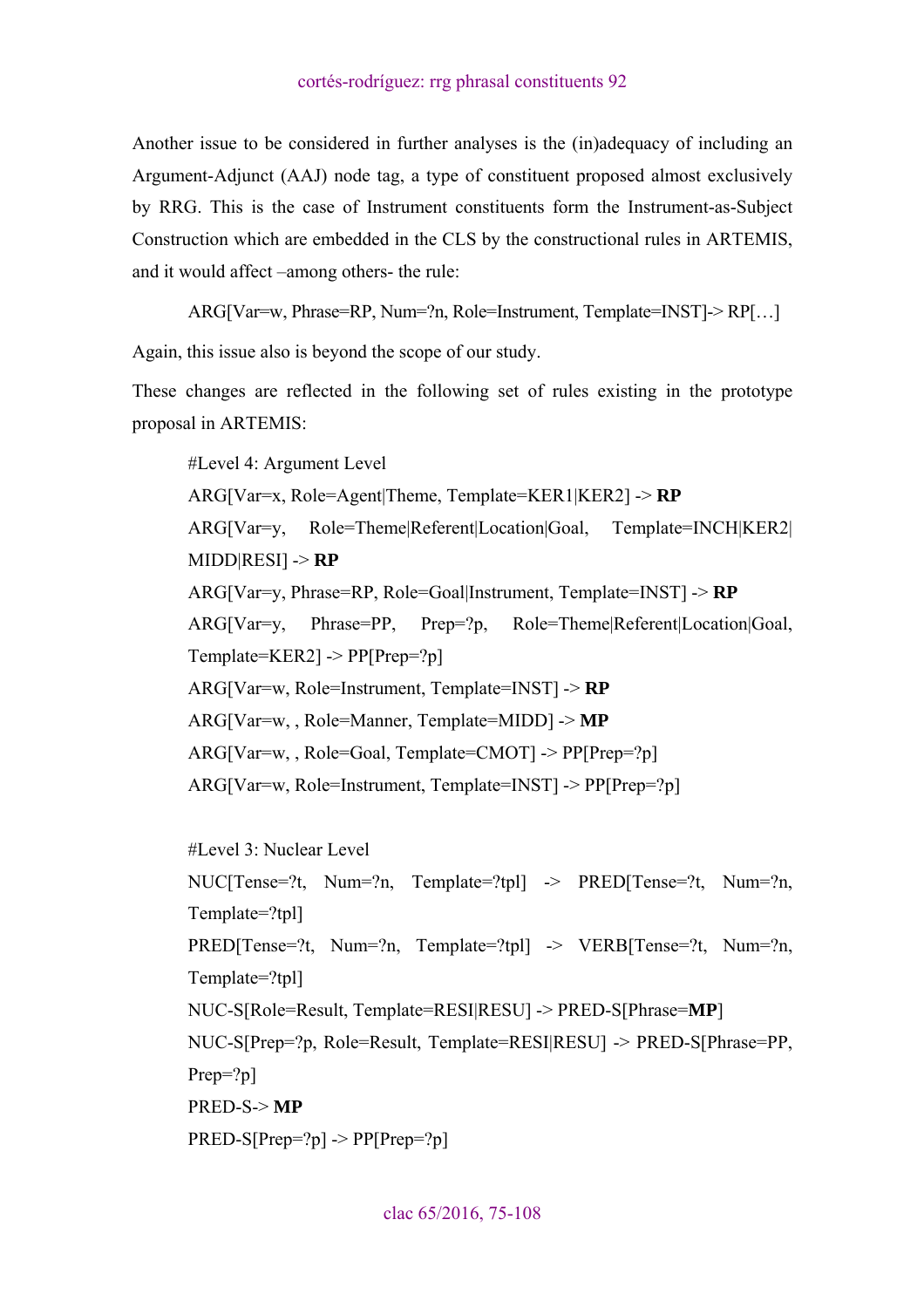#Level 2: Periphery PER -> ADJUNCT || ADJUNCT ADJUNCT || ADJUNCT ADJUNCT ADJUNCT ADJUNCT-> **MP**  $ADJUNCT[Prep=?p] \rightarrow NUC-A[Prep=?p]$  $NUC-A[Prep=?p] \rightarrow PRED-A[Prep=?p]$  $PRED-A[Prep=?p] \rightarrow PP[Prep=?p]$ 

There are other changes affecting the attributes associated to the RP nodes in the rules above, since their AVMs must be significantly enriched with the attributes and values corresponding to the operators encoded in the LSRP, and described in the previous section. This is done below.

In order to capture the 'internal syntax' of RPs it is necessary to formulate the rules belonging to the last level in the syntactic rules of ARTEMIS, the Level 1 for phrasal realizations. They incorporate the rules necessary to adequately predict the layered internal configuration of RPs and MPs as explained in Section 3. Thus, the rules proposed for this level would be:

#Level 1: Phrasal structures

[1.a] Prepositional Phrases

PP-> PREP RP|| PER-PP CORE-PP PER-PP -> MP CORE-PP -> NUC-P RP NUC-P-> PRED PRED -> PREP

[1.b] Referential Phrases

 $RP \rightarrow RPP$  CORE-RP PER-RP || RPIP CORE-RP || CORE-RP PER-RP || CORE-RP || PRO || PROD || PROP || PROQ || NOUX

RPIP -> PART ART || PART DETP || PART DETD || ART || DETP || DETD || RP|| MP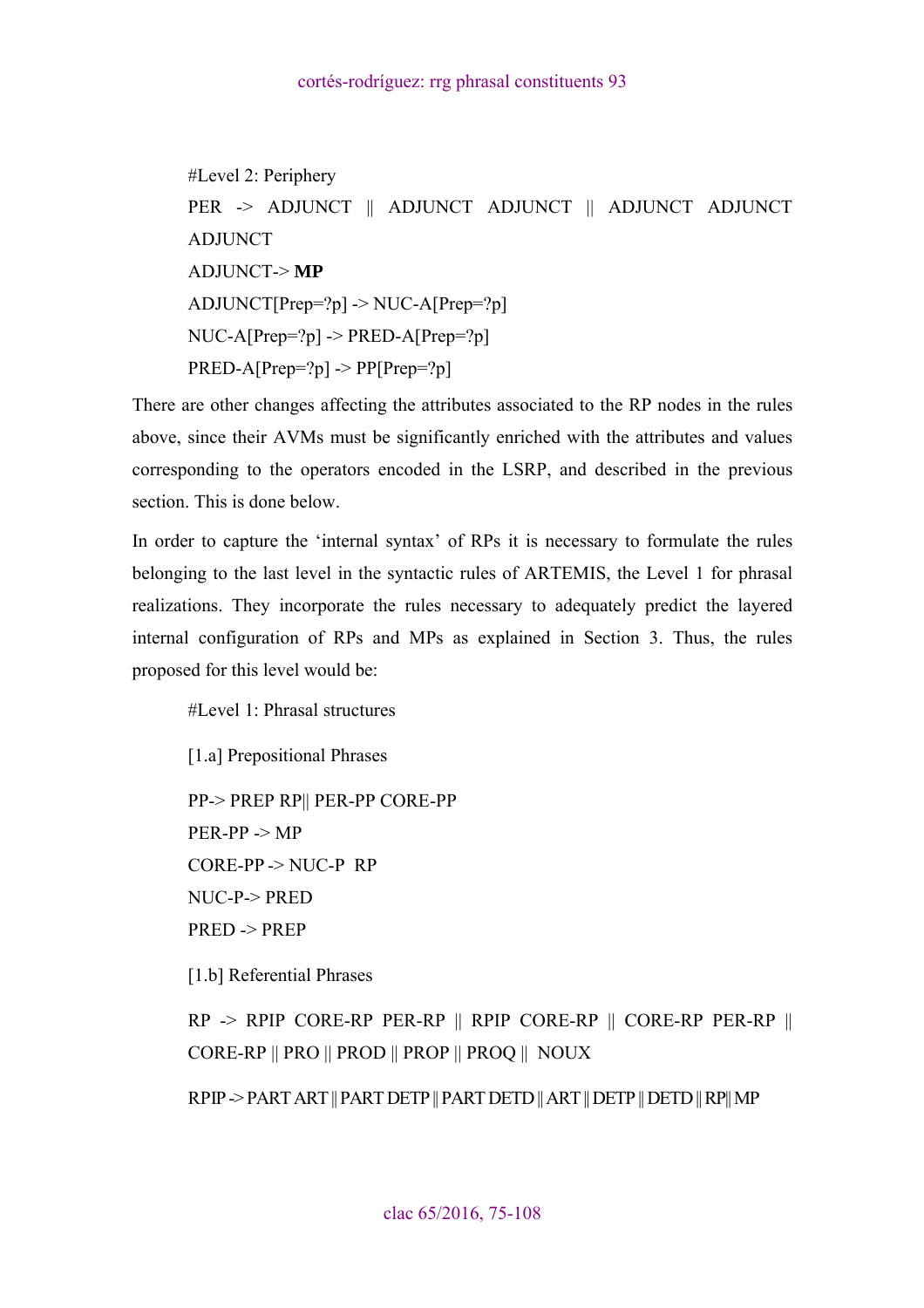CORE-RP-> NUC-RP ARG-RP ARG-RP ARG-RP PER-CRP || NUC-RP ARG-RP ARG-RP ARG-RP || NUC-RP ARG-RP ARG-RP PER-CRP || NUC-RP ARG-RP ARG-RP ||

NUC-RP ARG-RP || NUC-RP || NUC-RP ARG-RP PER-CRP || NUC-RP PER-CRP

 $ARG-RP > PP \parallel CL$ 

NUC-RP-> N || ADJ || ADJ PER-NRP || PROD || PROP || PROQ || NUMC || NUMO || DETQ PER-NRP N PER-NRP|| DETQ PER-NRP N || DETQ N PER-NRP || DETQ N || PER-NRP N PER-NRP|| PER-NRP N || N PER-NRP || NUMC PER-NRP N PER-NRP|| NUMC PER-NRP N || NUMC N PER-NRP || NUMC N || NUMO PER-NRP N PER-NRP|| NUMO PER-NRP N || NUMO N PER-NRP || NUMO N || NUMO NUMC PER-NRP N PER-NRP|| NUMO NUMC PER-NRP N || NUMO NUMC N PER-NRP || NUMO NUMC N || NUMC NUMO PER-NRP N PER-NRP|| NUMC NUMO PER-NRP N || NUMC NUMO N PER-NRP || NUMC NUMO N

PER-RP->MP || CL

PER-CRP->PP || MP || PP PP || PP MP || MP PP PER-NRP-> MP  $||$  MP MP  $||$  MP MP MP  $||$  CL<sup>[12](#page-19-0)</sup>

```
[1.c] Modifier Phrases
```
 $\overline{a}$ 

MP -> PER-MP CORE-MP || CORE-MP CORE-MP-> NUC-MP || NUC-MP ARG-MP NUC-MP -  $>$  ADJ  $\parallel$  ADV  $\parallel$  N  $\parallel$  RP  $\parallel$  CL  $\parallel$  S  $ARG-MP \ge PP \parallel CL$ PER-MP -> MP

<span id="page-19-0"></span> $12$  Even though this rule allows only for 3 MPs in the Nuclear periphery of RPs, it is actually possible to have an indeterminate number of these phrases; however it is very uncommon to have as many as 4 or more.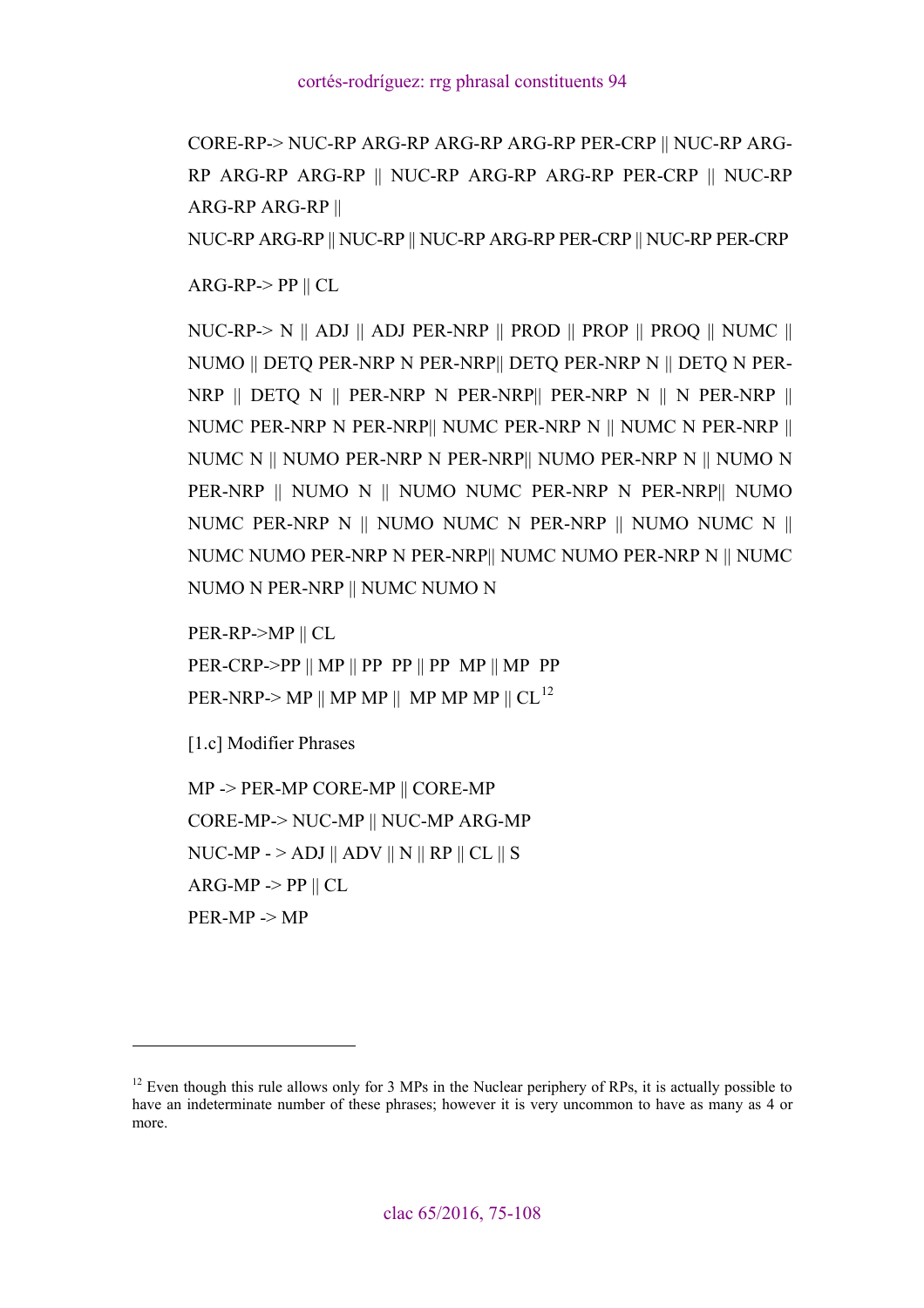The first five rules in the set above account for the internal configurations of PPs:

[1.a] Prepositional Phrases PP-> PREP RP|| PER-PP CORE-PP PER-PP -> MP CORE-PP -> NUC-P RP NUC-P-> PRED PRED -> PREP

Following the structural distinction in RRG between predicative and non-predicative PPs, it is necessary to devise firstly a disjunctive rule like this:

PP-> PREP RP|| PER-PP CORE-PP

The first option accounts for non-predicative PPs whose preposition is licensed by the verb in the clause or the lexical head of phrases where such a PP functions as argument, and not by the preposition, as happens in the following examples:

(22) I showed the pictures to my neighbor

(23) The ambassador presented the new queen with a huge diamond

(24) The discovery of Mars

However, in a sentence like:

(27)

(25) I showed the pictures to my neighbor in the museum

The PP in the museum has a predicative nucleus, the preposition in, which licenses its object. In these cases, the PP has a layered structure. For example, the PP right behind the house is analyzed in the following way:



clac 65/2016, 75-108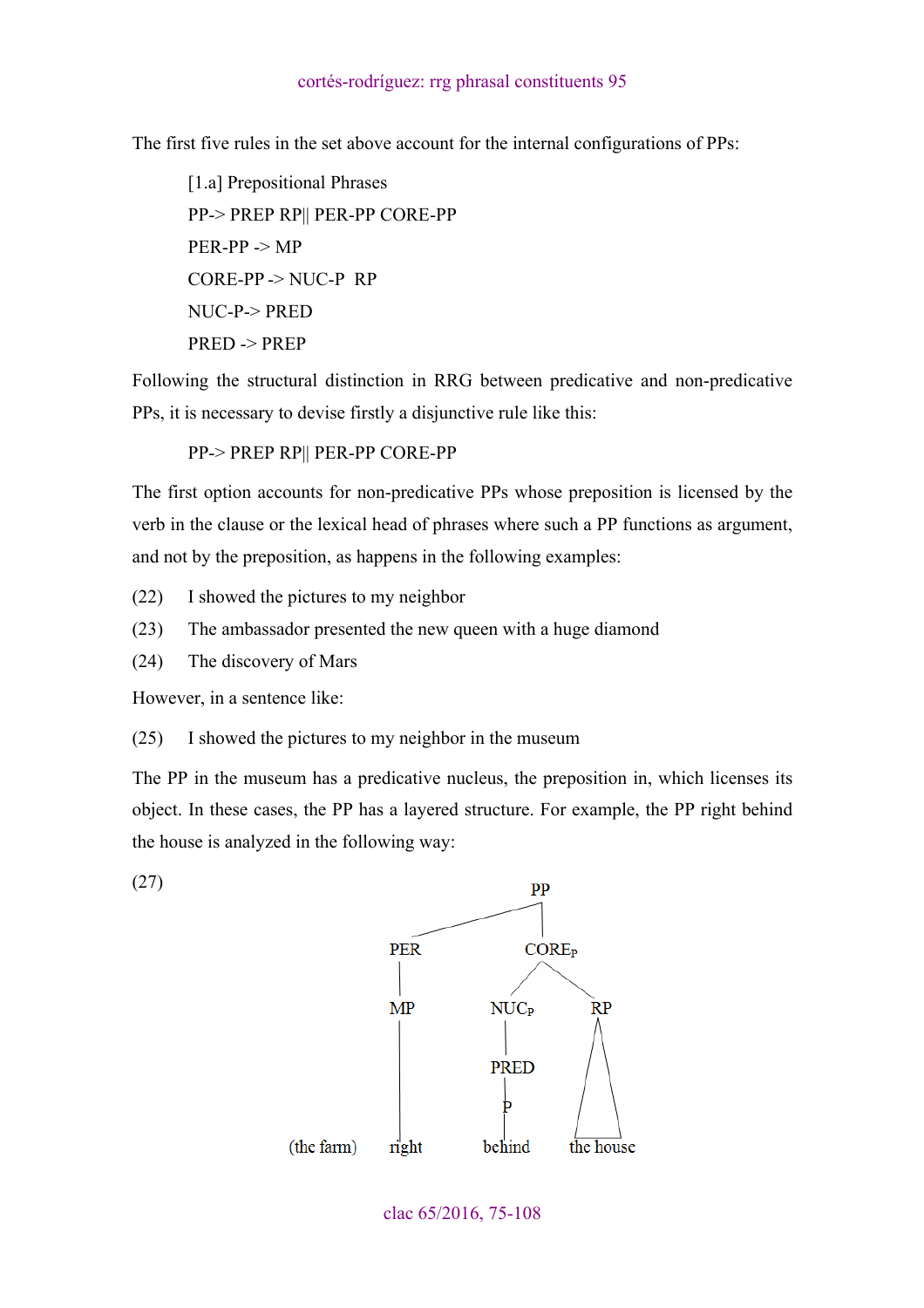Compare it with the non-predicative PP to my friend:

(28)



The first subset of rules above captures both types of PPs, especially the complex layering of predicative PPs.

The second subset of rules in the layer of phrasal constituents is devoted to spelling out the internal configuration of RPs in English:

(1.b) Referential Phrases

 $RP \Rightarrow RPP \text{ CORE-RP}$  PER-RP || RPIP CORE-RP || CORE-RP PER-RP || CORE-RP || PRO || PROD || PROP || PROQ || NOUX

RPIP -> PART ART || PART DETP || PART DETD || ART || DETP || DETD || RP || MP

CORE-RP-> NUC-RP ARG-RP ARG-RP ARG-RP PER-CRP || NUC-RP ARG-RP ARG-RP ARG-RP || NUC-RP ARG-RP ARG-RP PER-CRP || NUC-RP ARG-RP ARG-RP || NUC-RP ARG-RP || NUC-RP || NUC-RP ARG-RP PER-CRP || NUC-RP PER-CRP

 $ARG-RP > PP \parallel CL$ 

NUC-RP-> N || ADJ || ADJ PER-NRP || PROD || PROP || PROQ || NUMC || NUMO || DETQ PER-NRP N PER-NRP|| DETQ PER-NRP N || DETQ N PER-NRP || DETQ N || PER-NRP N PER-NRP|| PER-NRP N || N PER-NRP || NUMC PER-NRP N PER-NRP|| NUMC PER-NRP N || NUMC N PER-NRP || NUMC N || NUMO PER-NRP N PER-NRP|| NUMO PER-NRP N || NUMO N PER-NRP || NUMO N || NUMO NUMC PER-NRP N PER-NRP|| NUMO NUMC PER-NRP N || NUMO NUMC N PER-NRP || NUMO NUMC N || NUMC NUMO PER-NRP N PER-NRP|| NUMC NUMO PER-NRP N || NUMC NUMO N PER-NRP || NUMC NUMO N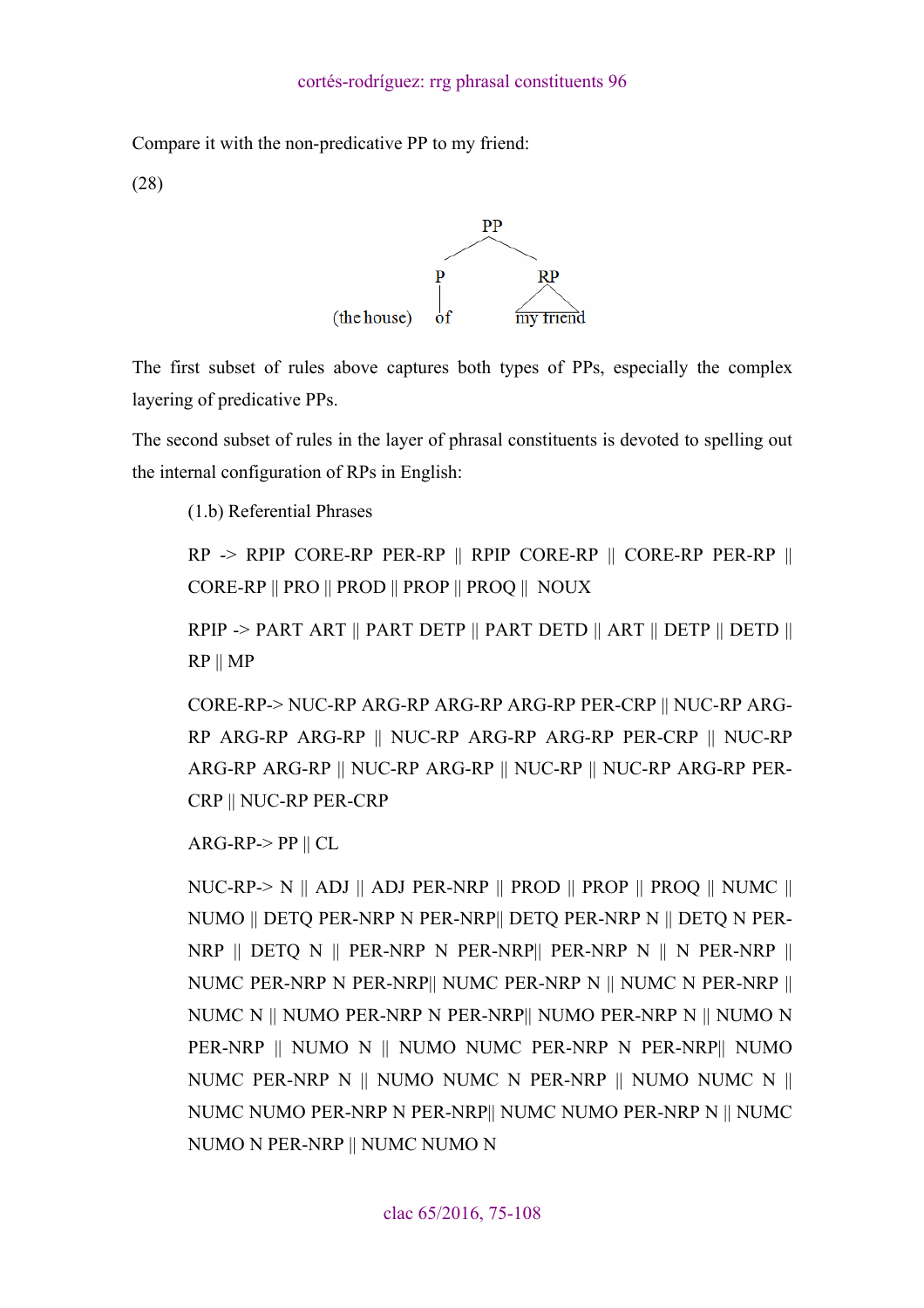PER-RP->MP || CL  $PER-CRP-PP \parallel MP \parallel PP \perp PP \parallel PP \text{MP} \parallel MP \parallel$ PER-NRP-> MP || MP MP || MP MP MP || CL

The first of these rules establishes a distinction between two types of RPs: those that lack an internal layering, as happens with Pronouns when they appear alone and with Proper nouns, and the more complex ones, those in which it is necessary to distinguish three types of daughter nodes: the CORE-RP, the RPIP and the PER-RP. As it expressed in the rule, only the CORE-RP is not optional.

It has been already described in the previous section that the LSRP is similar to the LSC in allowing a periphery for each of its layers. The uppermost PER node (PER-RP) can be occupied by non-restrictive modifiers, as are appositional phrases and some relative clauses:

PER-RP-> RP || MP || CL

(29) The king, aware of the lack of enthusiasm of his subjects….

The core periphery rule is:

PER-CRP->PP || MP || PP PP.

It accounts for setting PPs and MPs, as in:

(30) The election of a new President *in Las Cortes yesterday*

And the rule for the innermost nuclear periphery is

PER-NRP-> MP MP MP || CL

as this node can be saturated either by restrictive MPs and relative clauses:

(31) A *long peaceful rewarding* holiday *which brought peace to our lives*

Note that some demonstratives, quantifiers and numerals can also appear as NUC-RP in an RP with a layered structure. This happens when they take partitive prepositional arguments, as in:

- (32) *Those of you* who can play chess
- (33) *Some* of my friends
- (34) *One* of these days
- (35) The *last* of his requests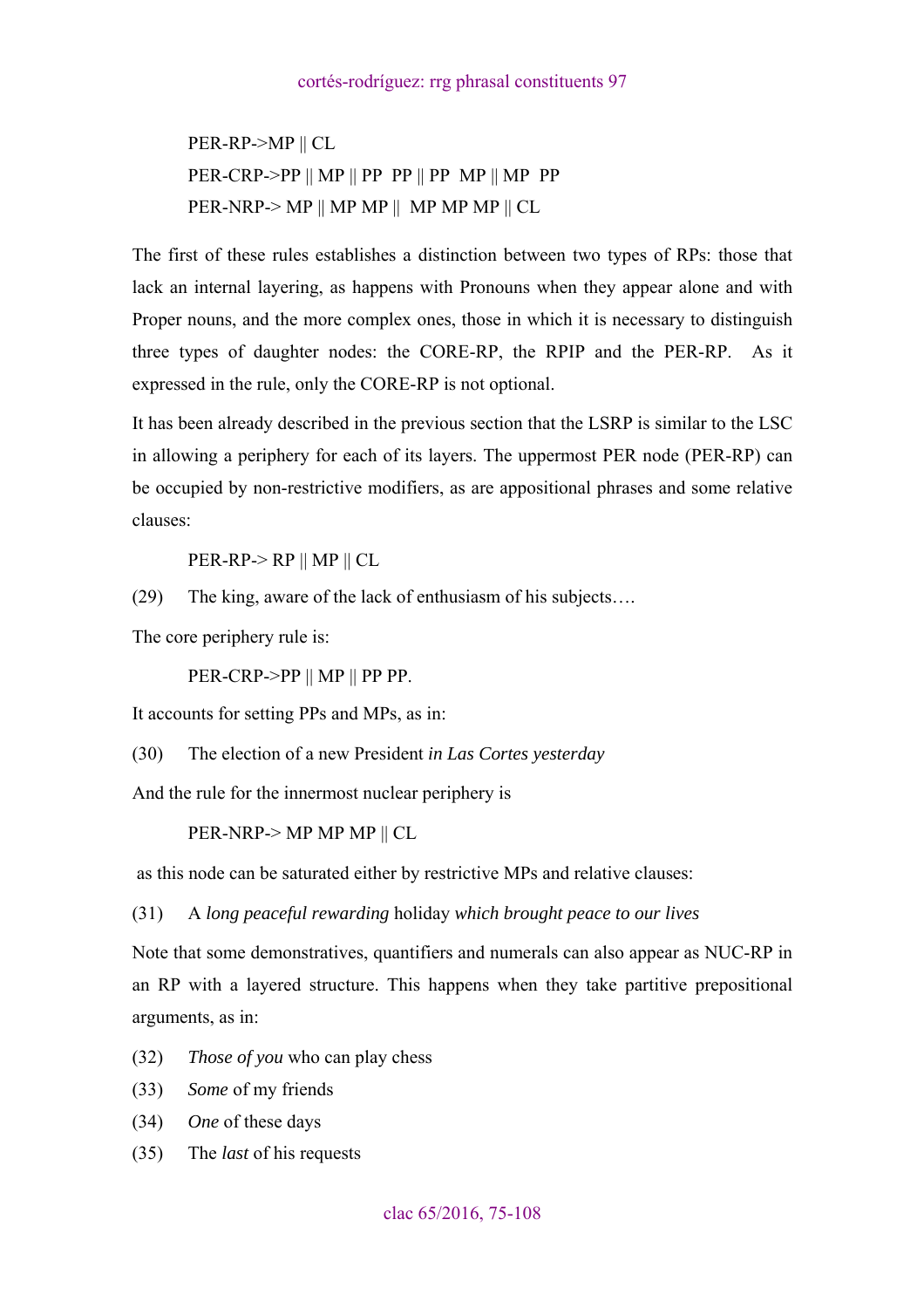Such an option is expressed by the rule proposed for NUC-RP:

NUC-RP-> N || ADJ || ADJ PER-NRP || **PROD || PROQ || NUMC || |NUMO ||…** 

The rule also contemplates the various possibilities that may arise from the combination of the head (and, if relevant, the nuclear peripheral elements) with a range of quantifier and numeral postdeterminers, as in the following examples:

- (36) the first<sub>NUMO</sub> two<sub>NUMC</sub> exhausted<sub>PER-NRP</sub> runners<sub>N</sub> who managed to arrive at the line PER-NRP (NUMO NUMC PER-NRP N PER-NRP)
- (37) the three<sub>NUMC</sub> last<sub>NUMO</sub> coins<sub>N</sub> that were left in the coffin<sub>PER-NRP</sub> (NUMC NUMO N PER-NRP)
- (38) the many  $\text{Der}$  brightly coloured  $\text{Per-NRP}$  window panes (DETQ PER-NRP N)

A crucial element in the LSRP is the so-called RP Initial Position (RPIP). The rule to account for its configurational possibilities is:

RPIP -> ART || DETP || DETD || RP || MP || PROD || PROP

The RPIP marks the definiteness of the RP; therefore it hosts the central determiners, including here the articles, demonstratives and possessives<sup>[13](#page-23-0)</sup>; central determiners may in turn be modified by a group of partitive predeterminers like *all, both, double, half, twice, many (a, such (a), what (a)*. RPIP is also the position for genitive RPs and MPs (*Yesterday's news*), which are also intrinsically definite. Note that if a possessed RP is indefinite, it will appear as a peripheral post nuclear PP within the  $\text{Core}_{MP}$  (as in *a son of Peter's*).

The following rule in this subset explains the internal structure of CORE-RP: Apart from the Nucleus, and the peripheral elements it includes the possibility of having one, two or three arguments. This seems to be the maximum of arguments allowed and it happens with some derived nominals as NUC-RP.

(39) The donation of 100.000 dollars to the asylum by an anonymous benefactor

ARGs in RPs can be PP, as in the example above, or CL:

 $\overline{a}$ 

<span id="page-23-0"></span><sup>&</sup>lt;sup>13</sup> The difference between possessives and demonstratives that can occur in RPIPs and those that are RPs by themselves is captured in ARTEMIS by considering them members of different POS. Whereas the former are considered subtypes of the DET category: DETD, DETD, etc, the latter are members of the PRO set: PROP, PROD. Etc.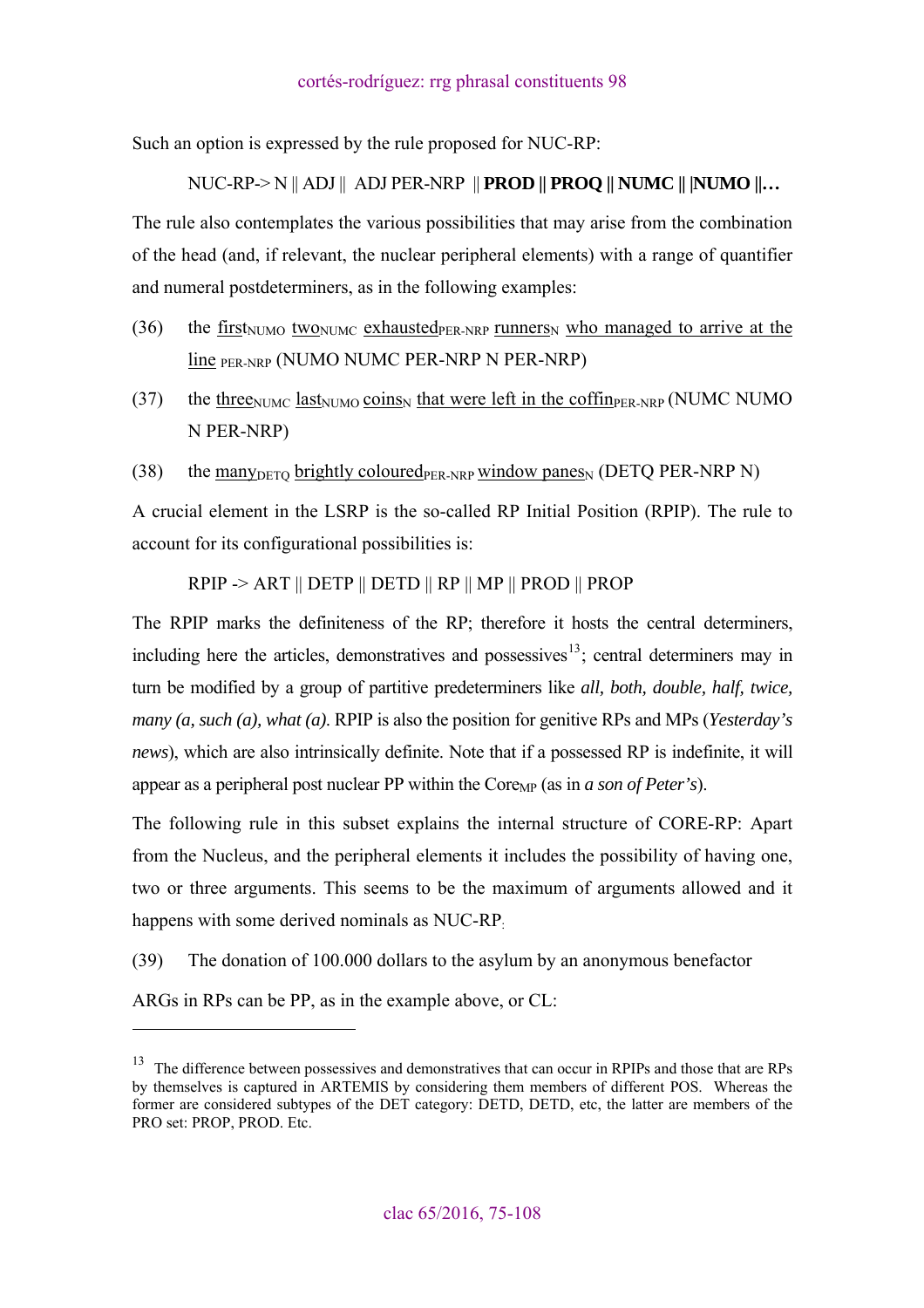(40) His suggestion that they should not let her take control

(41) The desire to escape from prison

In the following example we can see both types occurring together within the same CORE-RP:

(42) The convention *of one Philippine tribe that no man can keep a secret* (example from Downing and Locke (1992: 463).

The proposal for new syntactic categories in Van Valin (2008) also affected AdjPs and AdvPs, which are now grouped into a single functional node, the Modifier Phrase. The last subset of rules above accounts for the internal configuration of this type of constituent:

(1.c) Modifier Phrases MP -> PER-MP CORE-MP || CORE-MP CORE-MP-> NUC-MP || NUC-MP ARG-MP NUC-MP -  $>$  ADJ  $\parallel$  ADV  $\parallel$  N  $\parallel$  RP  $\parallel$  CL  $\parallel$  S  $ARG-MP \ge PP \parallel CL$ PER-MP -> MP

Typically, the MP modifying a noun has either and ADj or an N as nucleus (as in *An impressive still-life* and a *meat knife,* and the MP modifying a verbal nucleus or a core have an ADV nucleus (as in *He progresses slowly*), but Van Valin (2008: 172) explains that other categories can occupy such a position, as revealed by the following examples from Lieber (1992)

(43) The *Charles and Di* syndrome is no longer relevant

and Everett (2006):

- (44) The *God is dead* philosophers are mostly dead
- (45) My grandson likes to give me the *who's the boss now, silly old grandpa* wink frequently

All these possibilities are expressed in the following rule:

NUC-MP -  $>$  ADJ  $\parallel$  ADV  $\parallel$  N  $\parallel$  CL  $\parallel$  S.

The other rules spell out the layered structure of MPs (LSMP) in accordance to what was described in section 3. The following figure illustrates the LSMPs of *very easily*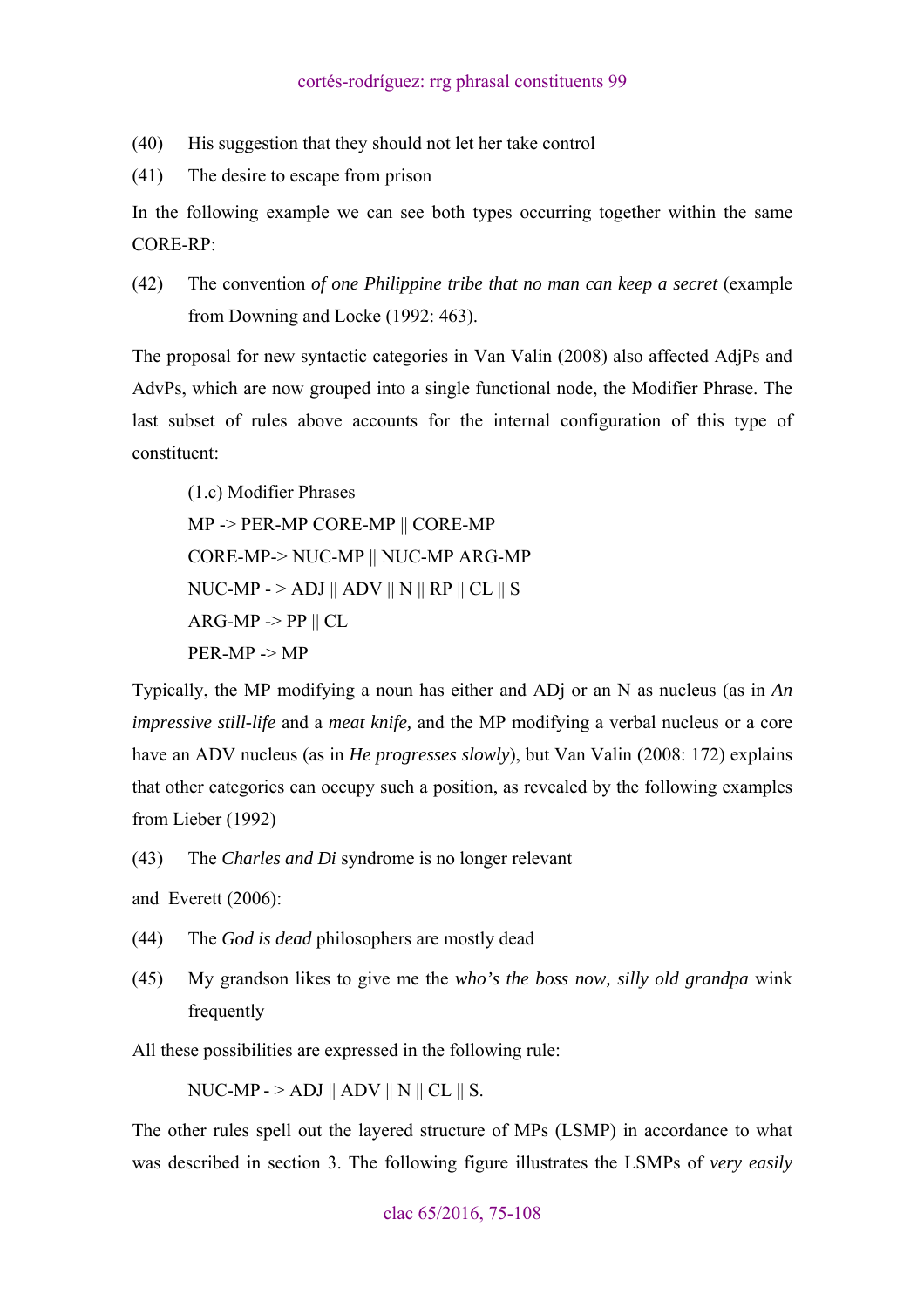*forgotten* and *reminiscent of* the *worst times* in the RP *a very easily forgotten fraud reminiscent of the worst times:* 

(46)



The rule for the core of MPs:

 $\overline{a}$ 

# CORE-MP-> NUC-MP || NUC-MP ARG-MP

captures the fact that in English predicative adjectives can have arguments, as happens in *My little brother is afraid of the dark*; on the contrary, attributive adjectives cannot take arguments in English (\**My afraid of the dark little brother*). In fact, in Van Valin and LaPolla (1997: 69) this was taken as an argument to defend that they did not have a layered structure. Van Valin (2008: 172), based on Matasović (2001), corrects this view as there are languages which do have attributive adjectives taking an argument. This has led us to introduce a disjunctive option in the rule for CORE-MP, even though there are no core arguments for the attributive NUC<sub>MP</sub> in English<sup>[14](#page-25-0)</sup>.

<span id="page-25-0"></span> $14$  Since ARTEMIS is primarily a left-to-right and bottom-up with top-down prediction parser there is no danger of a wrong assignment of attributive NUC + argument MP.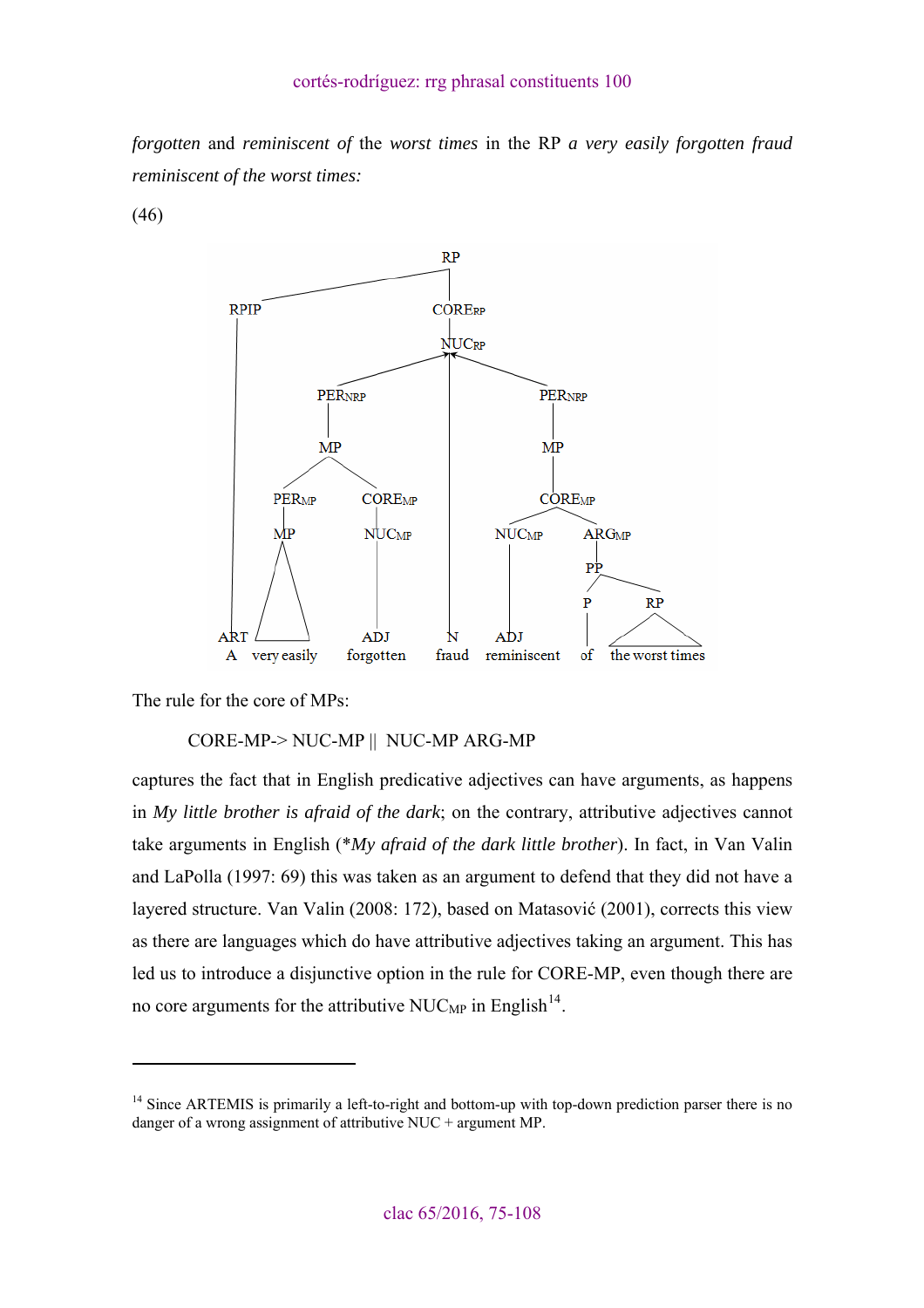Note that the rules as stated above are not complete since the nodes do not have their corresponding AVMs. This has been done to ease the explanation about the syntactic configuration of RPs, MPs and PPs. Let us turn now to consider the AVMs for the relevant constituents within such rules; some of them were already included in the original AVMs list within ARTEMIS, and have only been subject to certain adjustments; the rest are to be introduced as new. Both the modifications and the new AVMs are marked in boldface:

</Category>

 **</Category>** 

**</Category>** 

(47)

<Category Type="**ART**"> <Attribute ID="Count" /> **<Attribute ID="Def"** /> <Attribute ID="Num" /> </Category>

**<Category Type="CORE-RP"> <Attribute ID="Count" /> <Attribute ID="Num" /> <Attribute ID="Pol" /> </Category>** 

<Category Type="DETD"> **<Attribute ID="Def"** />  $\leq$ Attribute ID="Num"  $\geq$  **<Attribute ID="Prox"** /> </Category>

**<Category Type="NUMO"> <Attribute ID="Num" /> </Category>** 

**<Category Type="NUMC">** 

 **<Attribute ID="Num" />** 

**<Category Type="NUC-RP">** 

 **<Attribute ID="Count" /> <Attribute ID="Num" />** 

**<Category Type="PART"> <Attribute ID="Num" /> </Category>** 

**<Category Type="DETP"> <Attribute ID="Def" /> <Attribute ID="Num" /> <Attribute ID="Per" /> </Category>** 

**<Category Type="DETQ">** 

**<Category Type="PROP"> <Attribute ID="Num" /> <Attribute ID="Per" /> </Category>** 

**<Category Type="RP"> <Attribute ID="Case" />**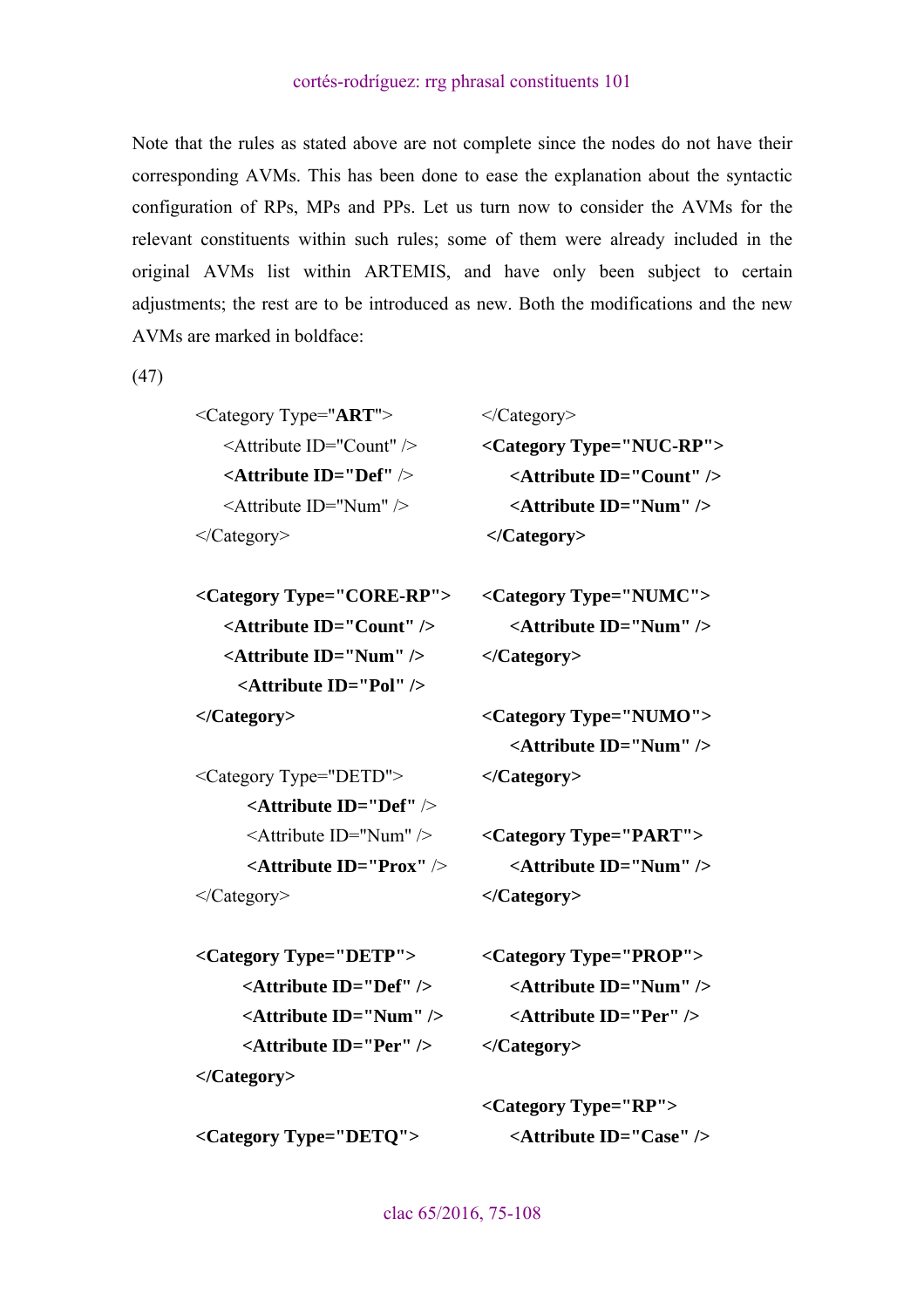| <attribute id="Count"></attribute> | <attribute id="Count"></attribute> |
|------------------------------------|------------------------------------|
| $\leq$ Attribute ID="Num" $\geq$   | <attribute id="Def"></attribute>   |
| <attribute id="Pol"></attribute>   | $\leq$ Attribute ID="Num" $\geq$   |
| <attribute id="Quant"></attribute> | <attribute id="Prox"></attribute>  |
|                                    | $\langle$ Category>                |
| <category type="NOUN"></category>  | $\langle$ Category Type="RPIP">    |
| <attribute id="Case"></attribute>  | <attribute id="Def"></attribute>   |

| $\leq$ Attribute ID="Case" $\geq$    | $\leq$ Attribute ID="Def" $\geq$  |
|--------------------------------------|-----------------------------------|
| $\leq$ Attribute ID="Concept" $\geq$ | $\leq$ Attribute ID="Num" $\geq$  |
| $\leq$ Attribute ID="Count" $\geq$   | $\leq$ Attribute ID="Prox" $\geq$ |
| $\leq$ Attribute ID="Num" $\geq$     | $\langle$ Category>               |

The only new Attributes that have been introduced in the above AVMS are "Pol", which refers to the 'Polarity' of some quantifiers like any, some, no and its compound derivatives, "Quant" which stands for "quantification" and is also an attribute of quantifier words, and "Case" which is a cancellable attribute for RPs and percolates up from nominal heads. Quantification can be relative (few, many, little) or absolute (all, no), and positive (many) or negative (few) in terms of quantity. Quantifiers interact in very interesting ways with sentential negation and no has a especially relevant role as the exponent of RP negation in English (no books). The corresponding AVMs for these Attributes will be:

(48)

</Attribute>

| <attribute id="Quant" num="1" obl="+"></attribute>       |
|----------------------------------------------------------|
| $\le$ ValueTag="relative positive">rp                    |
| $\langle$ /Value>                                        |
| $\le$ ValueTag="relative negative">rn                    |
| $\langle$ /Value>                                        |
| <valuetag="absolute positive"="">ap</valuetag="absolute> |
| $\langle$ /Value>                                        |
| <value tag="absolute negative">an</value>                |
| $\langle$ /Value>                                        |
| $\triangle$ Attribute>                                   |
|                                                          |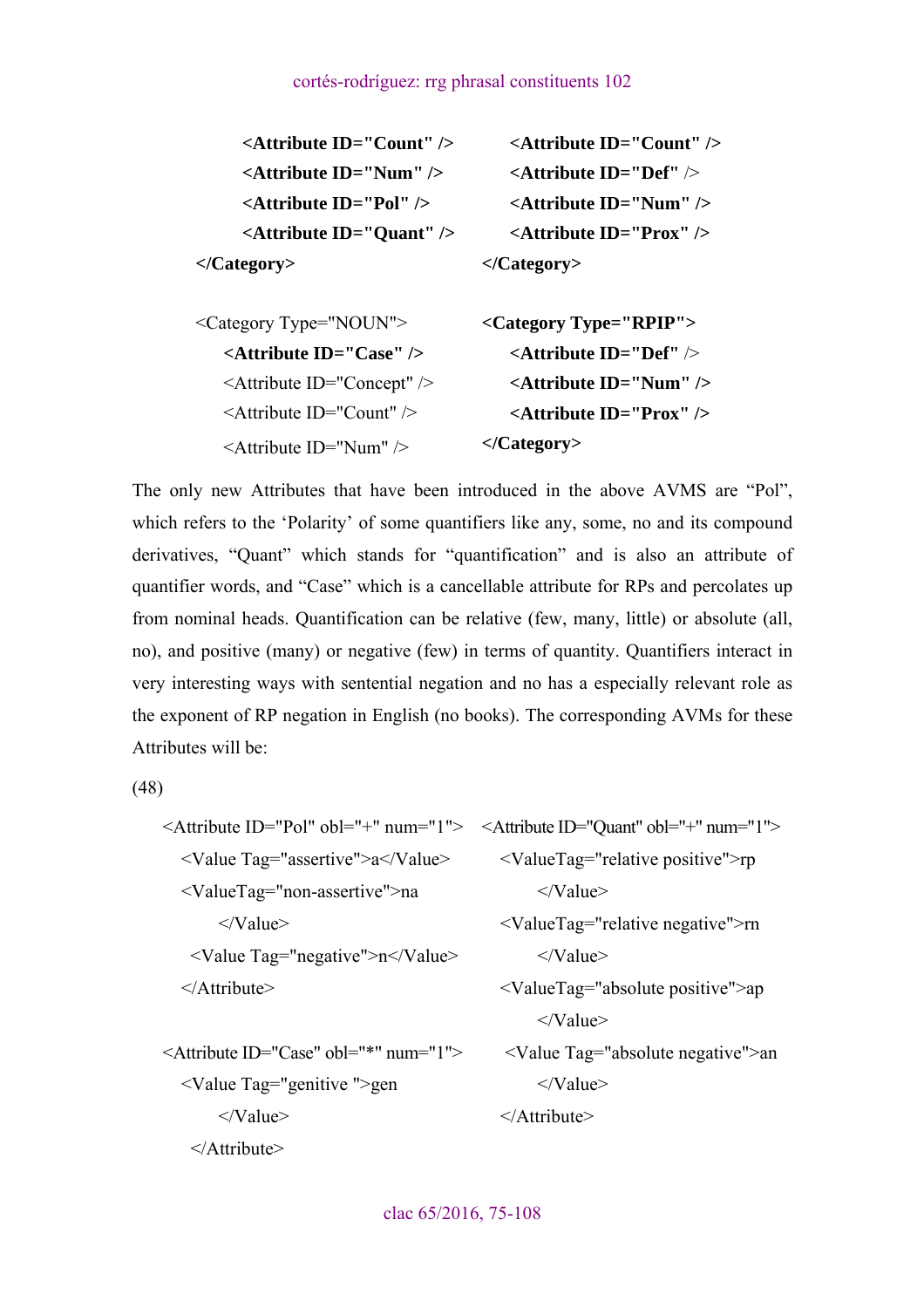<span id="page-28-0"></span>In order to illustrate how AVMS and their attributes should be encoded in the rules in ARTEMIS, (49) shows the final aspect of the rule for RPIP constituents:

(49) RPIP  $[Def = ?def]$ , Num = ?num,  $Prox = ?$  prox  $]$  -> PART  $[$  Num= pl  $|$  sg  $]$  ART  $[Count = c | u, Def = d | i, Num = pl | sg || PART | Num = pl | sg] DETP [Def = d,$ Num = pl | sg, Per= 1 | 2 | 3] ||PART [ Num = pl | sg] DETD [Def= d, Num = pl | sg, Prox= n | y||| ART [Count = c | u , Def= d | i, Num= pl | sg | || DETP [Def= d, Num = pl | sg, Per= 1 | 2 | 3|||DETD [Def= d, Num = pl | sg, Prox= n | y] || RP  $[Case = ?case, Count = ? ent, Def = ?def, Num = ?num, Prox = ?prox]]$  MP  $[Degree = ? deg, Form = ?form, Pst = ?pst]$ 

The same must be done with the rest of the rules for XPs proposed in this paper.

#### 5. Conclusion

As stated in the introduction, the analysis in this paper aimed at contributing to the development of the GDE within a functionally based parsing prototype, ARTEMIS. In order to do so, it has been necessary to previously offer an updated description of phrasal units in Role and Reference Grammar. Consequently, this study also contributes to the computational implementation of this linguistic theory. There are, however, several pending issues to achieve these goals, among which the following must be considered: (i) the revision of the lexical rules associated to the functional units that are encoded as POS tags in the repository for lexical items within ARTEMIS. Several of these tags are used in the rules proposed for XPs in this paper; (ii) AVMs need significant revision, subject to the development of further analysis both from within and without phrasal constituents; and (iii) the prototype rules for the different layers that make up the so-called LSC in RRG needs thorough refinement.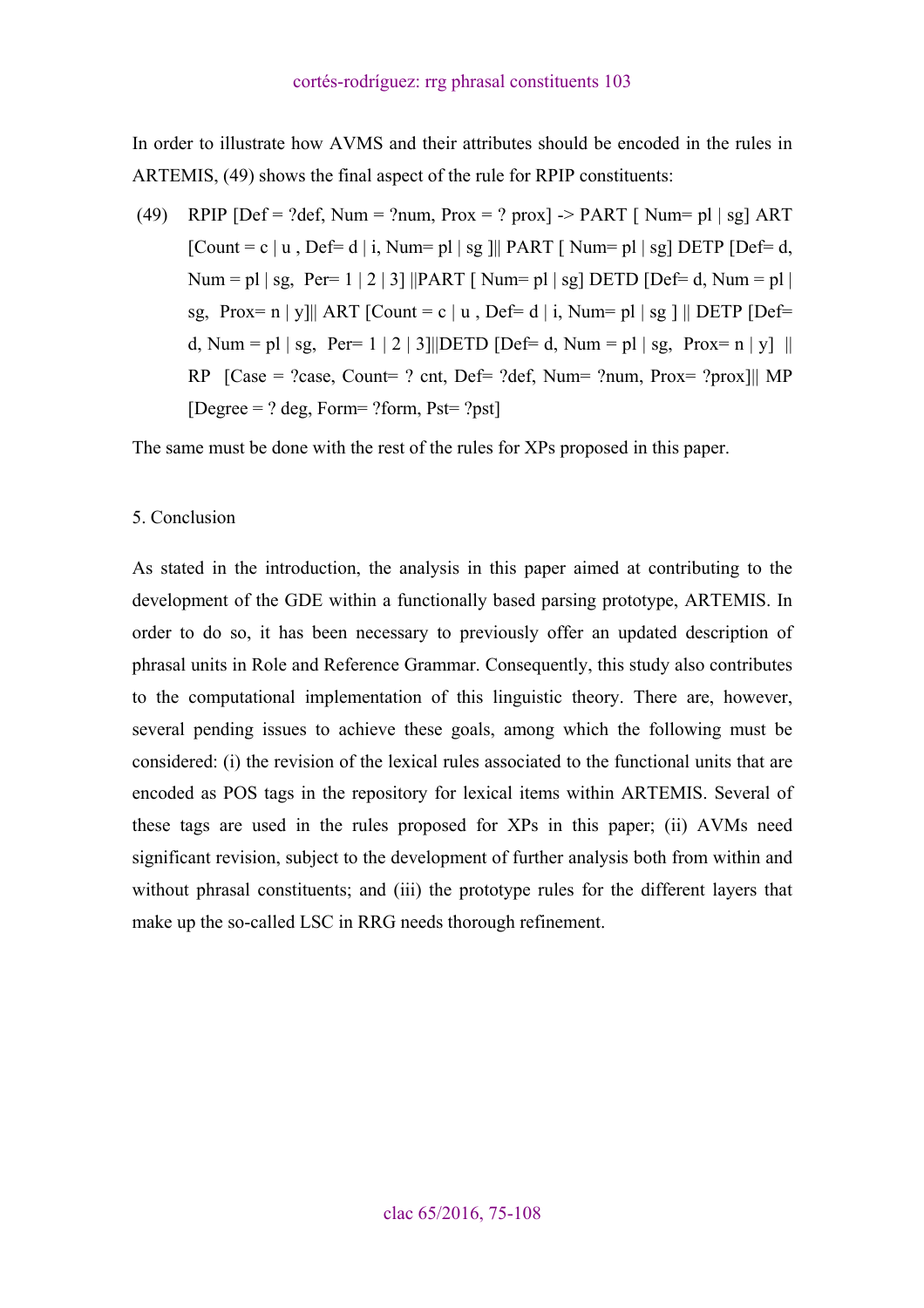<span id="page-29-0"></span>References

- Bird, S., E. Loper, and E. Klein. 2009. *Natural Language Processing with Python*. Beijing, Cambridge, Farnham, Köln, Sebastopol, Tokyo: O'Reilly Media Inc.
- Boas, H.C and I.A. Sag. 2012. *Sign-Based Construction Grammar.* Stanford, Cal.: CSLI Publications.
- Díaz Galán, A. and M.C. Fumero Pérez. 2015. **"**Developing parsing rules within ARTEMIS: the case of DO auxiliary insertion". In C. Periñán-Pascual and E. Mestre i Mestre (eds) 2015 *Understanding Meaning and Knowledge Representation: From Theoretical and Cognitive Linguistics to Natural Language Processing* (in press). Newcastle: Cambridge Scholars Press.
- Diedrichsen, E. 2014. "A Role and Reference Grammar Parser for German". In B. Nolan and C. Periñán-Pascual (eds) 2014 *Language Processing and Grammars.*  (pp. 105-142). Amsterdam/Philadelphia: John Benjamins.
- Downing, A., and P. Locke. 1992. *A University Course in English Grammar.* New York, London, Toronto, Sydney, Tokyo, Singapore: Prentice Hall.
- Everett, D. 2006. "Wari' intentional state constructions". Ms. Available ling.auf.net/lingbuzz/000438/current.pdf
- Guest, E. 2009. "Parsing using the Role and Reference Grammar paradigm". <http://repositoryintralibrary.leedsmet.ac.uk/open\_virtual\_file\_path/i42n47491t/P arsing Using the Role and Reference Grammar Paradigm.pdf> (21 September 2012).
- Lieber, R. 1992. *Deconstructing Morphology: Word Formation in Syntactic Theory*. Chicago, IL: University of Chicago Press.
- Mairal Usón, R. and F.J. Ruíz de Mendoza. 2008. "New challenges for lexical representation within the Lexical-Constructional Model (LCM)". *Revista Canaria de Estudios Ingleses,* 57: 137-158
- Mairal Usón, R. and F.J. Ruíz de Mendoza. 2009. "Levels of description and explanation in meaning construction. In C. Butler and J. Martín Arista (eds) 2009 *Deconstructing Constructions*. (pp. 153-200) Amsterdam: John Benjamins.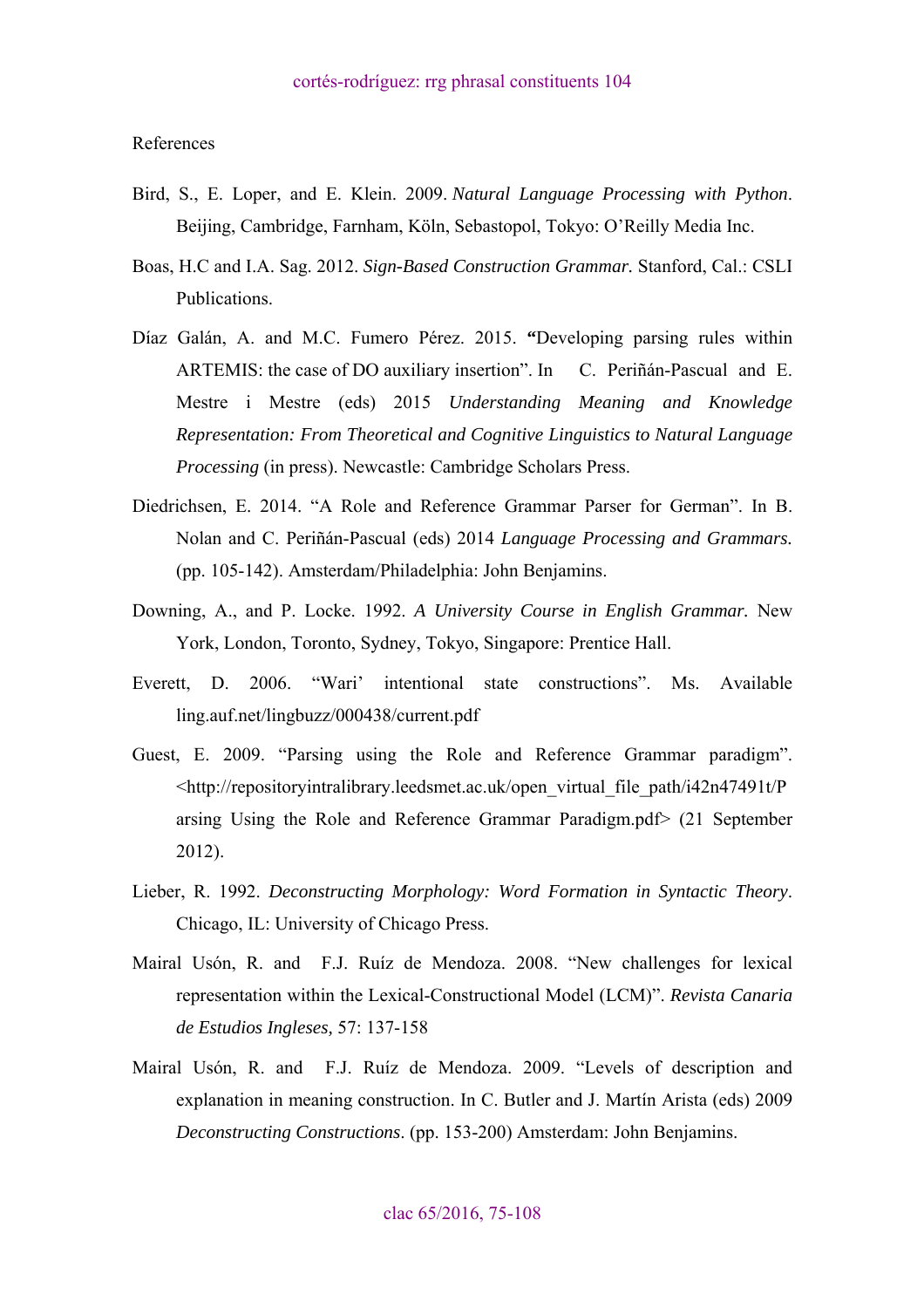Matasović, R. 2001. "Adjective Phrases". Ms. Available

http://wings.buffalo.edu/linguistics//people/faculty/vanvalin/rrg/Matasovic.pdf

- Nunes, M.L. 1993. "Argument linking in English derived nominals". In Van Valin, R.D. Jr. (ed) 1993 *Advances in Role and reference Grammar* (pp. 375-432). Amsterdam and Philadelphia: John Benjamins.
- Pavey, E.L. 2010. *The Structure of English. An Introduction to Grammatical Analysis*. Cambridge: Cambridge University Press.
- Periñán-Pascual, C. 2013. "Towards a Model of Constructional Meaning for natural Language Understanding." In B. Nolan and E. Diedrichsen (eds) 2013 *[Linking](https://benjamins.com/#catalog/books/slcs.145)  [Constructions into Functional Linguistics: The role of constructions in grammar](https://benjamins.com/#catalog/books/slcs.145)*  [\(pp. 205-230\).](https://benjamins.com/#catalog/books/slcs.145) Amsterdam: John Benjamins, 2013.
- Periñán-Pascual, C. and F. Arcas-Túnez. 2010. "The Architecture of FungramKB." *Proceedings of the 7<sup>th</sup> International Conference on Language Resources and Evaluation* (pp. 2667-2674). Malta: European Language Resources Association.
- Periñán-Pascual, C and F. Arcas-Túnez. 2014. "The implementation of the CLS constructor in ARTEMIS". In B. Nolan and C. Periñán-Pascual (eds) 2014 *[Language Processing and Grammars](http://www.jbe-platform.com/content/books/9789027270641;jsessionid=226mefb8bg61a.x-jbep-live-01)* (pp. 165-196). Amsterdam: John Benjamins.
- Periñán-Pascual, C. and R. Mairal Usón. 2009. "Bringing Role and Reference Grammar to natural language understanding". *Procesamiento del Lenguaje Natural*, núm.  $43 \cdot 265 - 273$
- Periñán-Pascual, C. and Mairal Usón. 2011 "The COHERENT Methodology in FunGramKB". *Onomazein*. 24: 13-33.
- Ruiz de Mendoza Ibáñez, F. and R. Mairal Usón. 2008. "Levels of Description and Constraining Factors in Meaning Construction: an Introduction to the Lexical Constructional Model." *Folia Linguistica* 42-2: 355-400.
- Sag, I. A., T.Wasow and E. M. Bender. 2003. *Syntactic Theory: Formal Introduction*. Stanford: CSLI Pulbications..
- Salem, Yasser, Hensman, Arnold and Nolan, Brian. 2008. Towards Arabic to English machine translation. *ITB Journal* 17: 20–31.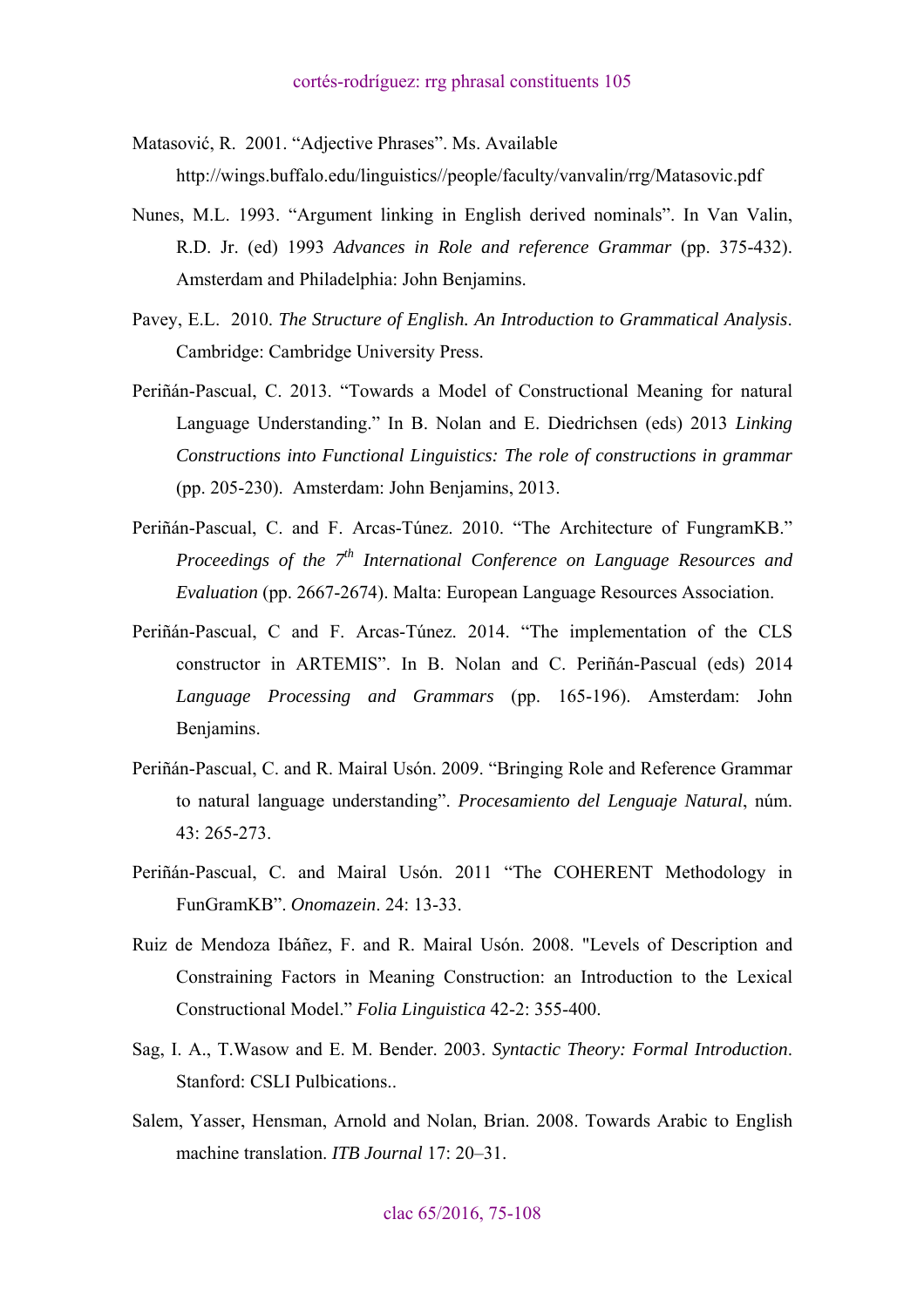- <span id="page-31-0"></span>Van Valin, R. D. Jr. 2005. *Exploring the Syntax-Semantics Interface*. Cambridge: Cambridge University Press.
- Van Valin. 2008. "RPs and the nature of lexical and syntactic categories in Role an Reference Grammar". In R.D. Van Valin Jr. (ed) 2008 *Investigations of the Syntax-Semantics-Pragmatics Interface* (pp. 161-178). Amsterdam/Philadelphia: John Benjamins.
- Van Valin and R. LaPolla. 1997: *Syntax: Structure, Meaning and Function*, Cambridge: Cambridge University Press.
- Van Valin and R. Mairal. 2014. "Interfacing the lexicon and an ontology in a linking system". In M. A. Gómez, F. Ruiz de Mendoza and F. Gonzálvez-García (eds) 2014 *Theory and practice in functional-cognitive space* (pp. 205-228). Amsterdam: John Benjamins.
- Rijkhoff, J. 1990. "Explaining word order in the noun phrase". *Linguistics* 28: 5-42.
- Rijkhoff, J. 1992. *The noun phrase: A typological study of its form and structure*. Unpubished PhD Dissertation. University of Amsterdam.

Appendix: List of Abbreviations

Constituents and Parts of Speech in Parsing Rules

| <b>ADJ</b>      | Adjective                      |
|-----------------|--------------------------------|
| <b>ADV</b>      | Adverb                         |
| <b>ARG</b>      | Argument                       |
| ARG-MP          | Argument of MP                 |
| ARG-RP          | Argument of RP                 |
| ART             | Article                        |
| <b>AUX</b>      | Auxiliary verb                 |
| CL              | Clause                         |
|                 | CONSTR-L1 Level 1 Construction |
| <b>CORE-MP</b>  | <b>MP</b> Core                 |
| <b>CORE-PP</b>  | PP Core                        |
| CORE-RP RP Core |                                |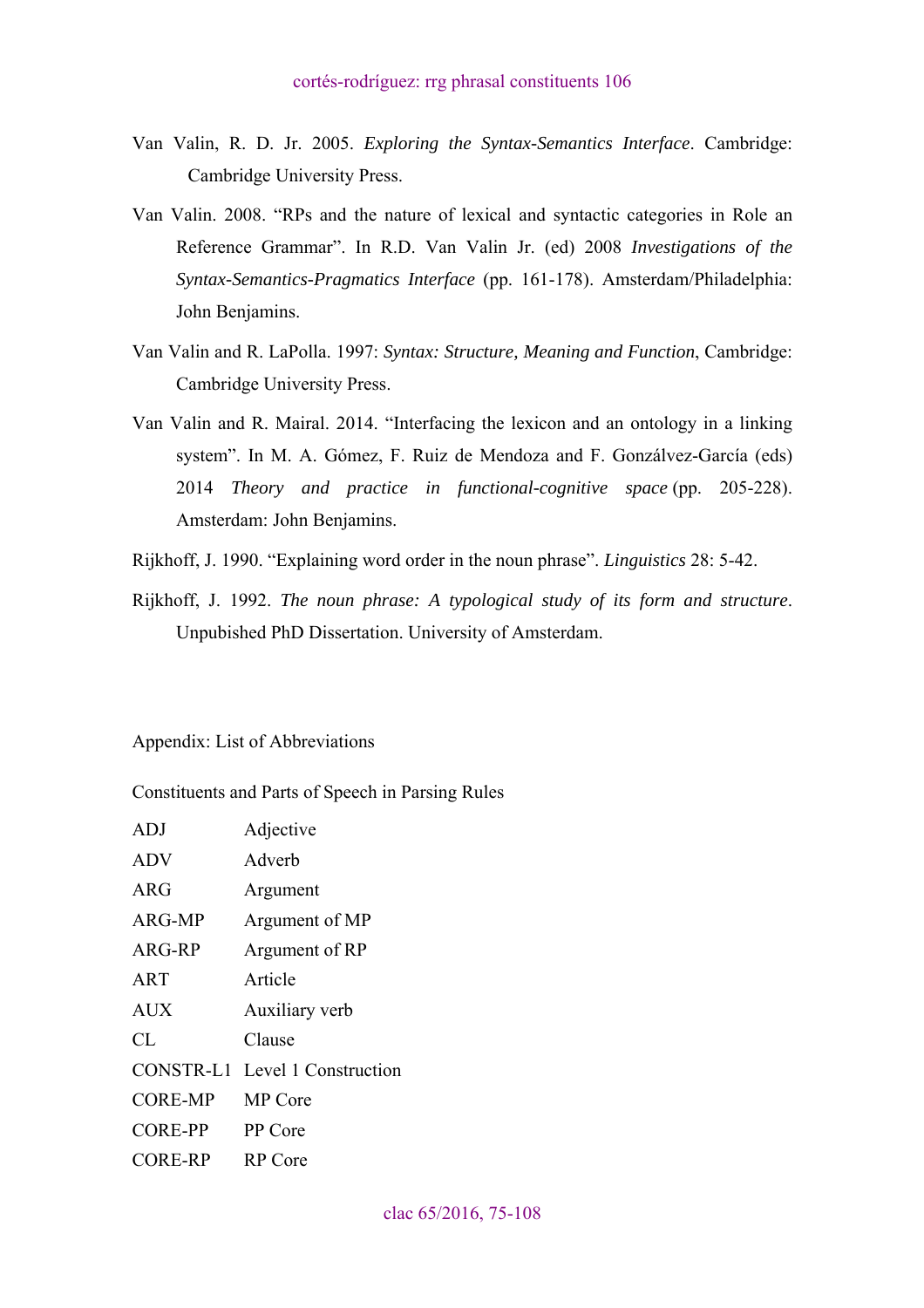| <b>DETD</b> | Determiner (demonstrative)     |
|-------------|--------------------------------|
| <b>DETP</b> | Determiner (possessive)        |
| <b>DETQ</b> | Determiner (quantifier)        |
| <b>LDP</b>  | Left detached Position         |
| MP          | <b>Modifier Phrase</b>         |
| N           | Noun                           |
| <b>NOUX</b> | Proper noun                    |
| <b>NUC</b>  | <b>Nucleus</b>                 |
| NUC-A       | <b>Adjunct Nucleus</b>         |
| NUC-MP      | <b>MP</b> Nucleus              |
| NUC-P       | <b>Preposition Nucleus</b>     |
| NUC-RP      | <b>RP</b> Nucleus              |
| NUC-S       | <b>Secondary Nucleus</b>       |
| <b>NUMC</b> | Numeral (cardinal)             |
| <b>NUMO</b> | Numeral (ordinal)              |
| <b>PART</b> | Pronoun (partitive)            |
| <b>PER</b>  | Periphery                      |
| PER-CRP     | Periphery of RP Core           |
| PER-MP      | <b>MP</b> Periphery            |
| PER-NRP     | Periphery of RP Nucleus        |
| PER-PP      | PP Periphery                   |
| PER-RP      | <b>RP</b> Periphery            |
| PP          | <b>Prepositional Phrase</b>    |
| $Pre-CL1$   | Pre L1 Construction            |
| <b>PRED</b> | Predicate                      |
| PRED-A      | <b>Adjunct Predicate</b>       |
| PRED-S      | <b>Secondary Predicate</b>     |
| <b>PRO</b>  | Pronoun                        |
| <b>PROD</b> | Pronoun (demonstrative)        |
| <b>PROP</b> | Pronoun (Possessive)           |
| <b>PROQ</b> | Pronoun (quantifier)           |
| <b>RDP</b>  | <b>Right Detached Position</b> |
| RP          | <b>Referential Phrase</b>      |
| <b>RPIP</b> | <b>RP</b> Initial Position     |
| S           | Sentence                       |